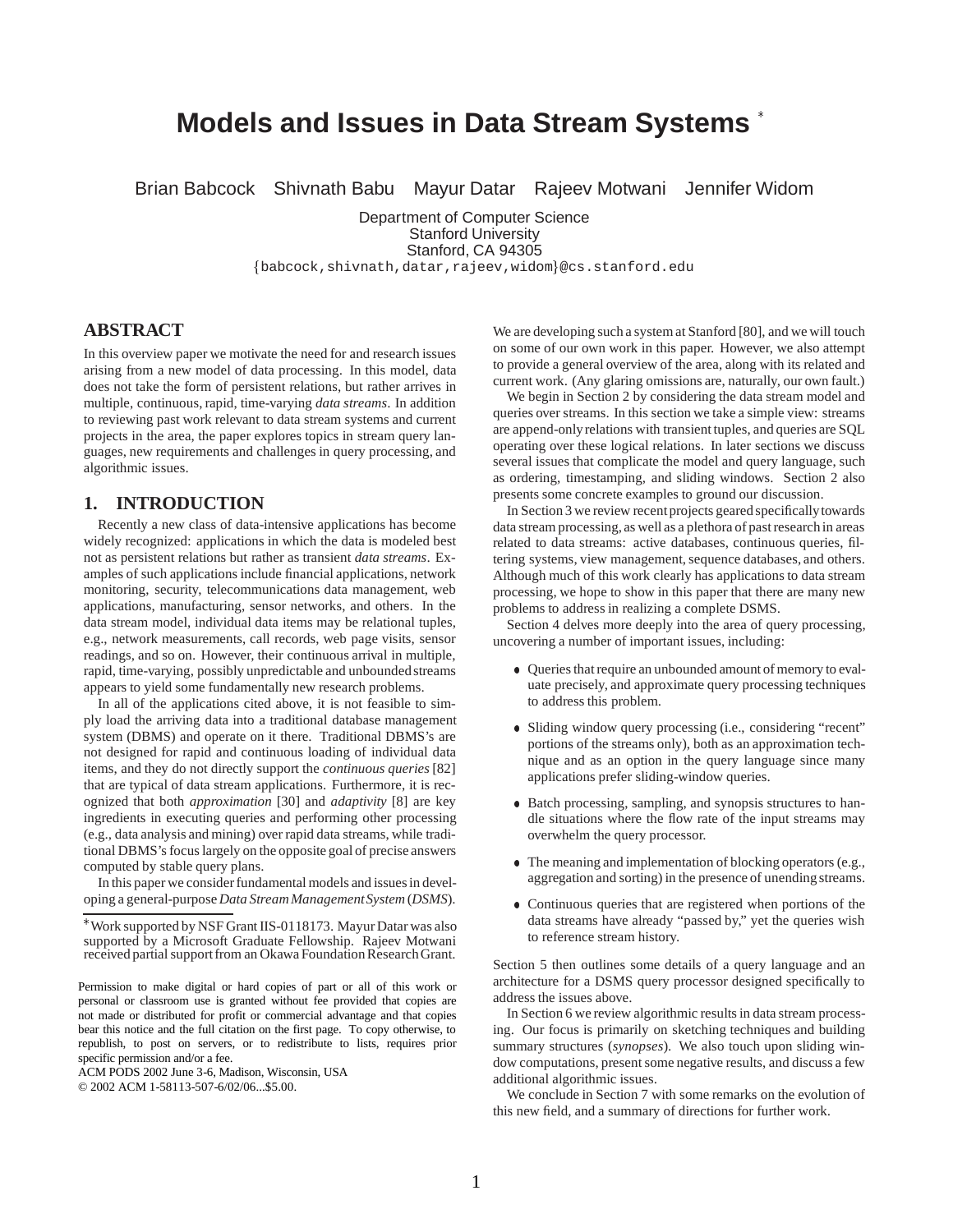# **2. THE DATA STREAM MODEL**

In the data stream model, some or all of the input data that are to be operated on are not available for random access from disk or memory, but rather arrive as one or more *continuous data streams*. Data streams differ from the conventional stored relation model in several ways:

- The data elements in the stream arrive online.
- The system has no control over the order in which data elements arrive to be processed, either within a data stream or across data streams.
- Data streams are potentially unbounded in size.
- Once an element from a data stream has been processed it is discarded or archived — it cannot be retrieved easily unless it is explicitly stored in memory, which typically is small relative to the size of the data streams.

Operating in the data stream model does not preclude the presence of some data in conventional stored relations. Often, data stream queries may perform joins between data streams and stored relational data. For the purposes of this paper, we will assume that if stored relations are used, their contents remain static. Thus, we preclude any potential transaction-processing issues that might arise from the presence of updates to stored relations that occur concurrently with data stream processing.

## **2.1 Queries**

Queries over continuous data streams have much in common with queries in a traditional database management system. However, there are two important distinctions peculiar to the data stream model. The first distinction is between *one-time queries* and *continuous queries*[82]. One-time queries (a class that includes traditional DBMS queries) are queries that are evaluated once over a point-intime snapshot of the data set, with the answer returned to the user. Continuous queries, on the other hand, are evaluated continuously as data streams continue to arrive. Continuous queries are the more interesting class of data stream queries, and it is to them that we will devote most of our attention. The answer to a continuous query is produced over time, always reflecting the stream data seen so far. Continuous query answers may be stored and updated as new data arrives, or they may be produced as data streams themselves. Sometimes one or the other mode is preferred. For example, aggregation queries may involve frequent changesto answer tuples, dictating the stored approach, while join queries are monotonic and may produce rapid, unbounded answers, dictating the stream approach.

The second distinction is between *predefined queries* and *ad hoc queries*. A predefinedquery is one that is supplied to the data stream management system before any relevant data has arrived. Predefined queries are generally continuous queries, although scheduled one-time queries can also be predefined. Ad hoc queries, on the other hand, are issued online after the data streams have already begun. Ad hoc queries can be either one-time queries or continuous queries. Ad hoc queries complicate the design of a data stream management system, both because they are not known in advance for the purposes of query optimization, identification of common subexpressions across queries, etc., and more importantly because the correct answer to an ad hoc query may require referencing data elements that have already arrived on the data streams (and potentially have already been discarded). Ad hoc queries are discussed in more detail in Section 4.6.

# **2.2 Motivating Examples**

Examples motivating a data stream system can be found in many application domains including finance, web applications, security, networking, and sensor monitoring.

- *Traderbot* [83] is a web-based financial search engine that evaluates queries over real-time streaming financial data such as stock tickers and news feeds. The Traderbot web site [83] gives some examples of one-time and continuous queries that are commonly posed by its customers.
- Modern security applications often apply sophisticated rules over network packet streams. For example, *iPolicy Networks* [52] provides an integrated security platform providing services such as firewall support and intrusion detection over multi-gigabit network packet streams. Such a platform needs to perform complex stream processing including URLfiltering based on table lookups, and correlation across multiple network traffic flows.
- Large web sites monitor web logs (clickstreams) online to enable applications such as personalization, performance monitoring, and load-balancing. Some web sites served by widely distributed web servers (e.g., Yahoo [93]) may need to coordinate many distributed clickstream analyses, e.g., to track heavily accessed web pages as part of their real-time performance monitoring.
- There are several emerging applications in the area of sensor monitoring [15, 58] where a large number of sensors are distributed in the physical world and generate streams of data that need to be combined, monitored, and analyzed.

The application domain that we use for more detailed examples is *network traffic management*, which involves monitoring network packet header information across a set of routers to obtain information on traffic flow patterns. Based on a description of Babu and Widom [10], we delve into this example in some detail to help illustrate that continuous queries arise naturally in real applications and that conventional DBMS technology does not adequately support such queries.

Consider the network traffic management system of a large network, e.g., the backbone network of an Internet Service Provider (ISP) [29]. Such systems monitor a variety of continuous data streams that may be characterized as unpredictable and arriving at a high rate, including both packet traces and network performance measurements. Typically, current traffic-management tools either rely on a special-purpose system that performs online processing of simple hand-coded continuous queries, or they just log the traffic data and perform periodic offline query processing. Conventional DBMS's are deemed inadequate to provide the kind of online continuous query processing that would be most beneficial in this domain. A data stream system that could provide effective online processing of continuous queries over data streams would allow network operators to install, modify, or remove appropriate monitoring queries to support efficient management of the ISP's network resources.

Consider the following concrete setting. Network packet traces are being collected from a number of links in the network. The focus is on two specific links: a customer link, C, which connects the network of a customer to the ISP's network, and a backbonelink, B, which connects two routers within the backbone network of the ISP. Let  $C$  and  $B$  denote two streams of packet traces corresponding to these two links. We assume, for simplicity, that the traces contain just the five fields of the packet header that are listed below.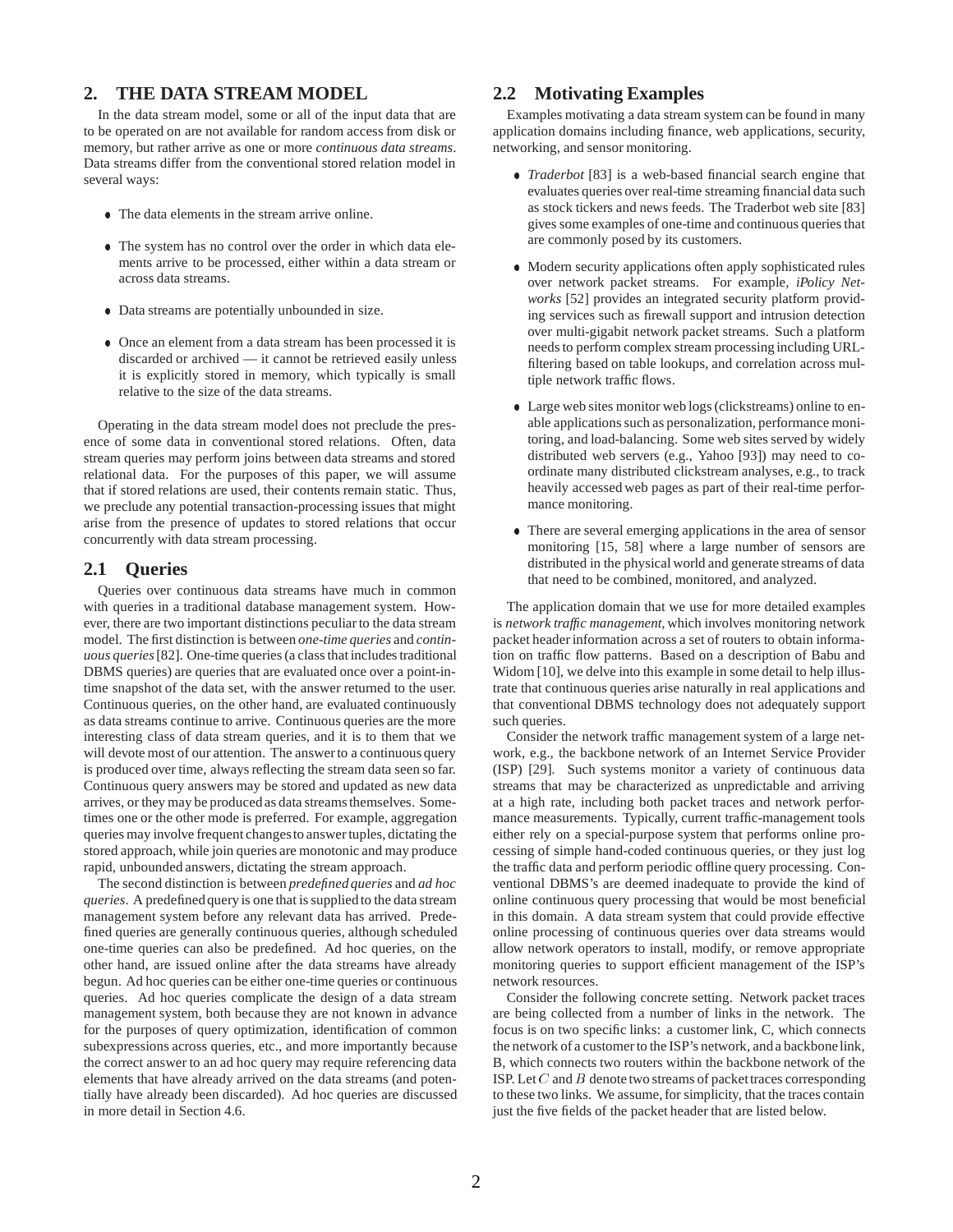src: IP address of packet sender.

dest: IP address of packet destination.

- id: Identification number given by sender so that destination can uniquely identify each packet.
- len: Length of the packet.

time: Time when packet header was recorded.

Consider first the continuous query  $Q_1$ , which computes load on the link B averaged over one-minute intervals, notifying the network operator when the load crosses a specified threshold  $t$ . The functions getminute and notifyoperator have the natural interpretation.

| $Q_1$ : SELECT  | notifyoperator(sum(len)) |
|-----------------|--------------------------|
| <b>FROM</b>     | к                        |
| <b>GROUP BY</b> | qetminute(time)          |
| <b>HAVING</b>   | sum(len) $> t$           |

While the functionality of such a query may possibly be achieved in a DBMS via the use of triggers, we are likely to prefer the use of special techniques for performance reasons. For example, consider the case where the link B has a very high throughput (e.g., if it were an optical link). In that case, we may choose to compute an approximate answer to  $Q_1$  by employing random sampling on the stream — a task outside the reach of standard trigger mechanisms.

The second query  $Q_2$  isolates flows in the backbone link and determines the amount of traffic generated by each flow. A flow is defined here as a sequence of packets grouped in time, and sent from a specific source to a specific destination.

| $Q_2$ : SELECT  | flowid, src, dest, sum(len) AS flowlen |                                       |
|-----------------|----------------------------------------|---------------------------------------|
| <b>FROM</b>     | <b>(SELECT)</b>                        | src, dest, len, time                  |
|                 | <b>FROM</b>                            | R                                     |
|                 | ORDER BY time)                         |                                       |
| <b>GROUP BY</b> |                                        | src, dest, qetflowid(src, dest, time) |
|                 | AS flowid                              |                                       |

Here getflowid is a user-defined function which takes the source IP address, the destination IP address, and the timestamp of a packet, and returns the identifier of the flow to which the packet belongs. We assume that the data in the view (or table expression) in the FROM clause is passed to the getflowid function in the order defined by the ORDER BY clause.

Observe that handling  $Q_2$  over stream B is particularly challenging due to the presence of GROUP BY and ORDER BY clauses, which lead to "blocking" operators in a query execution plan.

Consider now the task of determining the fraction of the backbone link's traffic that can be attributed to the customer network. This query,  $Q_3$ , is an example of the kind of ad hoc continuous queries that may be registered during periods of congestion to determine whether the customer network is the likely cause.

```
Q_3:(SELECT count (*)FROM C, B<br>WHERE C.sro
                    C.\text{src} = B.\text{src} and C.\text{dest} = B.\text{dest}and C.id = B.id /
    (SELECT count (*) FROM B)
```
Observe that  $Q_3$  joins streams C and B on their keys to obtain a count of the number of common packets. Since joining two streams could potentially require unbounded intermediate storage (for example if there is no bound on the delay between a packet showing up on the two links), the user may prefer to compute an approximate answer. One approximation technique would be to maintain bounded-memory *synopses* of the two streams (see Section 6); alternatively, one could exploit aspects of the application semantics to bound the required storage (e.g., we may know that joining tuples are very likely to occur within a bounded time window).

Our final example,  $Q_4$ , is a continuous query for monitoring the source-destination pairs in the top 5 percent in terms of backbone traffic. For ease of exposition, we employ the WITH construct from SQL-99 [85].

| $Q_4$ : WITH Load AS |                    |                                                      |
|----------------------|--------------------|------------------------------------------------------|
| <b>(SELECT)</b>      |                    | src, dest, sum(len) AS traffic                       |
| <b>FROM</b>          | В                  |                                                      |
| <b>GROUP BY</b>      | src, dest)         |                                                      |
| <b>SELECT</b>        | src, dest, traffic |                                                      |
| <b>FROM</b>          | Load AS $L_1$      |                                                      |
| <b>WHERE</b>         | <b>(SELECT</b>     | $count(*)$                                           |
|                      | <b>FROM</b>        | Load AS $L_2$                                        |
|                      | WHERE              | $L_2$ .traffic $\langle L_1$ .traffic) $>$           |
|                      | <b>(SELECT</b>     | $0.95 \times \text{count}$ <sup>*</sup> ) FROM Load) |
| RDER BY              | traffic            |                                                      |

# **3. REVIEW OF DATA STREAM PROJECTS**

We now provide an overview of several past and current projects related to data stream management. We will revisit some of these projects in later sections when we discuss the issues that we are facing in building a general-purpose data stream management system at Stanford.

Continuous queries were used in the *Tapestry* system [82] for content-based filtering over an append-only database of email and bulletin board messages. A restricted subsetof SQL was used as the query language in order to provide guarantees about efficient evaluation and append-only query results. The *Alert* system [72] provides a mechanism for implementing *event-condition-action* style triggers in a conventional SQL database, by using continuous queries defined over special append-only *active tables*. The *XFilter* contentbased filtering system [6] performs efficient filtering of XML documents based on user profiles expressed as continuous queries in the *XPath* language [92]. *Xyleme* [67] is a similar content-based filtering system that enables very high throughput with a restricted query language. The *Tribeca* stream database manager [81] provides restricted querying capability over network packet streams.

The *OpenCQ* [57] and *NiagaraCQ* [23] systems support continuous queries for monitoring persistent data sets spread over a wide-area network, e.g., web sites over the Internet. OpenCQ uses a query processing algorithm based on incremental view maintenance, while NiagaraCQ addresses scalability in number of queries by proposing techniques for grouping continuous queries for efficient evaluation. Within the NiagaraCQ project, Shanmugasundaram et al. [77] discuss the problem of supporting blocking operators in query plans over data streams, and Viglas and Naughton [87] propose *rate-based optimization* for queries over data streams, a new optimization methodology that is based on stream-arrival and data-processing rates.

The *Chronicle data model* [55] introduced append-only ordered sequences of tuples (*chronicles*), a form of data streams. They defined a restricted view definition language and algebra (*chronicle algebra*) that operates over chronicles together with traditional relations. The focus of the work was to ensure that views defined in chronicle algebra could be maintained incrementally without storing any of the chronicles. An algebra and a declarative query language for querying ordered relations (*sequences*) was proposed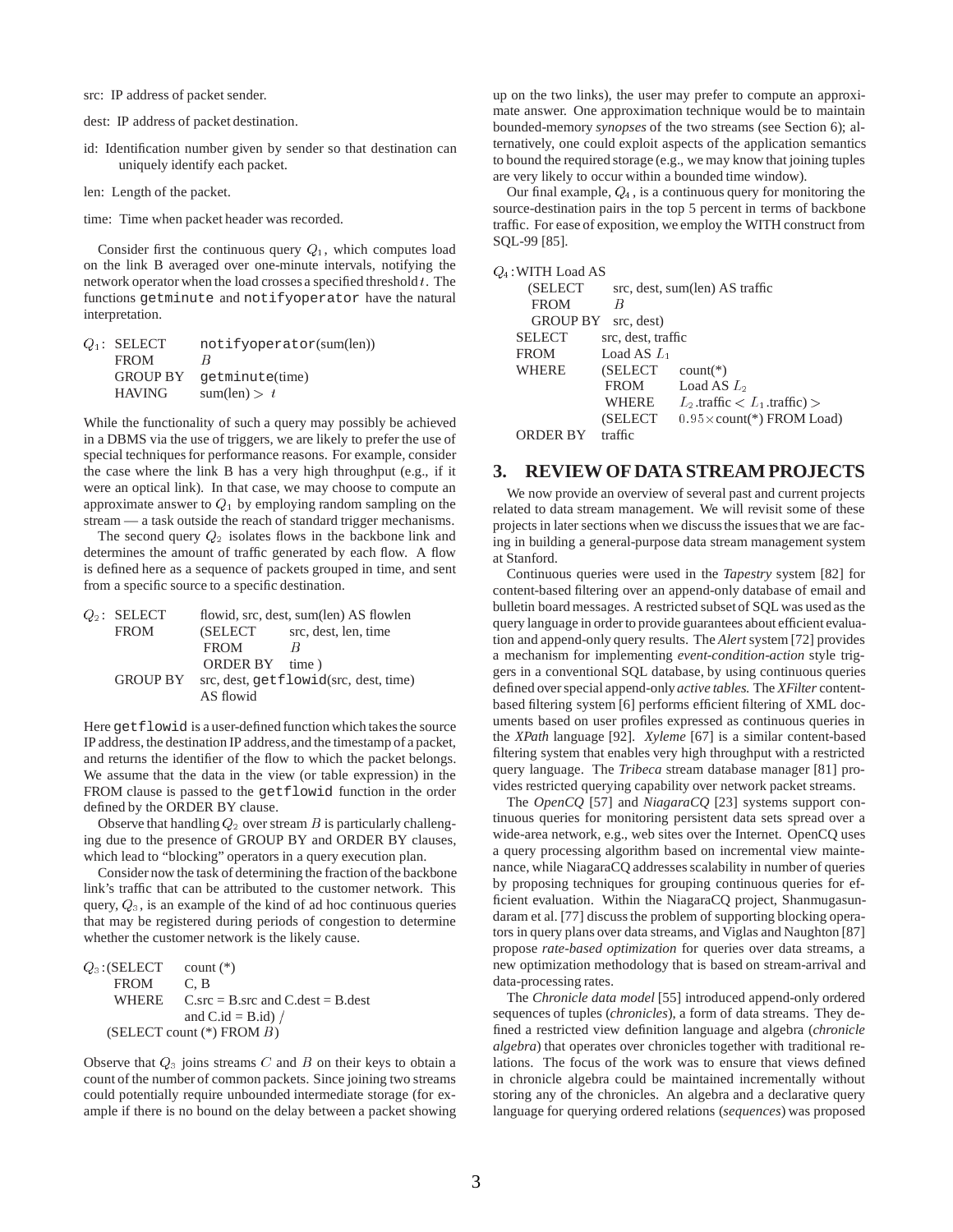by Seshadri, Livny, and Ramakrishnan [74, 75, 76]. In many applications, continuous queries need to refer to the sequencingaspectof streams, particularly in the form of sliding windows over streams. Related work in this category also includes work on temporal [78] and time-series databases[31], where the ordering of tuples implied by time can be used in querying, indexing, and query optimization.

The body of work on materialized views relates to continuous queries, since materialized views are effectively queries that need to be reevaluated or incrementally updated whenever the base data changes. Of particular importance is work on *self-maintenance* [14, 45, 69]—ensuring that enough data has been saved to maintain a view even when the base data is unavailable—and the related problem of *data expiration* [36]—determining when certain base data can be discarded without compromising the ability to maintain a view. Nevertheless, several differences exist between materialized views and continuous queries in the data stream context: continuous queries may stream rather than store their results, they may deal with append-only input data, they may provide approximate rather than exact answers, and their processing strategy may adapt as characteristics of the data streams change.

The *Telegraph* project [8, 47, 58, 59] shares some target applications and basic technical ideas with a DSMS. Telegraph uses an *adaptive* query engine (based on the *Eddy* concept [8]) to process queries efficiently in volatile and unpredictable environments (e.g., autonomous data sources over the Internet, or sensor networks). Madden and Franklin [58] focus on query execution strategies over data streams generated by sensors, and Madden et al. [59] discuss adaptive processing techniques for multiple continuous queries. The *Tukwila* system [53] also supports adaptive query processing, in order to perform dynamic data integration over autonomous data sources.

The *Aurora* project [15] is building a new data processing system targeted exclusively towards stream monitoring applications. The core of the Aurora system consists of a large network of triggers. Each trigger is a data-flow graph with each node being one among seven built-in operators (or *boxes* in Aurora's terminology). For each stream monitoring application using the Aurora system, an *application administrator* creates and adds one or more triggers into Aurora's trigger network. Aurora performs both compile-time optimization (e.g., reordering operators, shared state for common subexpressions) and run-time optimization of the trigger network. As part of run-time optimization, Aurora detects resource overload and performs *load shedding* based on application-specific measures of quality of service.

# **4. QUERIES OVER DATA STREAMS**

Query processing in the data stream model of computation comes with its own unique challenges. In this section, we will outline what we consider to be the most interesting of these challenges, and describe several alternative approaches for resolving them. The issues raised in this section will frame the discussion in the rest of the paper.

## **4.1 Unbounded Memory Requirements**

Since data streams are potentially unbounded in size, the amount of storage required to compute an exact answer to a data stream query may also grow without bound. While external memory algorithms [89] for handling data sets larger than main memory have been studied, such algorithms are not well suited to data stream applications since they do not support continuous queries and are typically too slow for real-time response. The continuous data stream model is most applicable to problems where timely query responses are important and there are large volumes of data that

are being continually produced at a high rate over time. New data is constantly arriving even as the old data is being processed; the amount of computation time per data element must be low, or else the latency of the computation will be too high and the algorithm will not be able to keep pace with the data stream. For this reason, we are interested in algorithms that are able to confine themselves to main memory without accessing disk.

Arasu et al. [7] took some initial steps towards distinguishing between queries that can be answered exactly using a given bounded amount of memory and queries that must be approximated unless disk accesses are allowed. They consider a limited class of queries and, for that class, provide a complete characterization of the queries that require a potentially unbounded amount of memory (proportional to the size of the input data streams) to answer. Their result shows that without knowing the size of the input data streams, it is impossible to place a limit on the memory requirements for most common queries involving joins, unless the domains of the attributes involved in the query are restricted (either based on known characteristics of the data or through the imposition of query predicates). The basic intuition is that without domain restrictions an unbounded number of attribute values must be remembered, because they might turn out to join with tuples that arrive in the future. Extending these results to full generality remains an open research problem.

## **4.2 Approximate Query Answering**

As described in the previous section, when we are limited to a bounded amount of memory it is not always possible to produce exact answers for data stream queries; however, high-quality approximate answers are often acceptable in lieu of exact answers. Approximation algorithms for problems defined over data streams has been a fruitful research area in the algorithms community in recent years, as discussed in detail in Section 6. This work has led to some general techniques for data reduction and synopsis construction, including: sketches [5, 35], random sampling [1, 2, 21], histograms [51, 68], and wavelets [16, 90]. Based on these summarization techniques, we have seen some work on approximate query answering. For example, recent work [26, 37] develops histogrambased techniques to provide approximate answers for *correlated aggregate queries* over data streams, and Gilbert et al. [40] present a general approach for building small-space summaries over data streams to provide approximate answers for many classes of aggregate queries. However, research problems abound in the area of approximate query answering, with or without streams. Even the basic notion of approximations remains to be investigated in detail for queries involving more than simple aggregation. In the next two subsections, we will touch upon several approaches to approximation, some of which are peculiar to the data stream model of computation.

# **4.3 Sliding Windows**

One technique for producing an approximate answer to a data stream query is to evaluate the query not over the entire past history of the data streams, but rather only over sliding windows of recent data from the streams. For example, only data from the last week could be considered in producing query answers, with data older than one week being discarded.

Imposing sliding windows on data streams is a natural method for approximation that has several attractive properties. It is welldefined and easily understood: the semantics of the approximation are clear, so that users of the system can be confident that they understand what is given up in producing the approximate answer. It is deterministic, so there is no danger that unfortunate random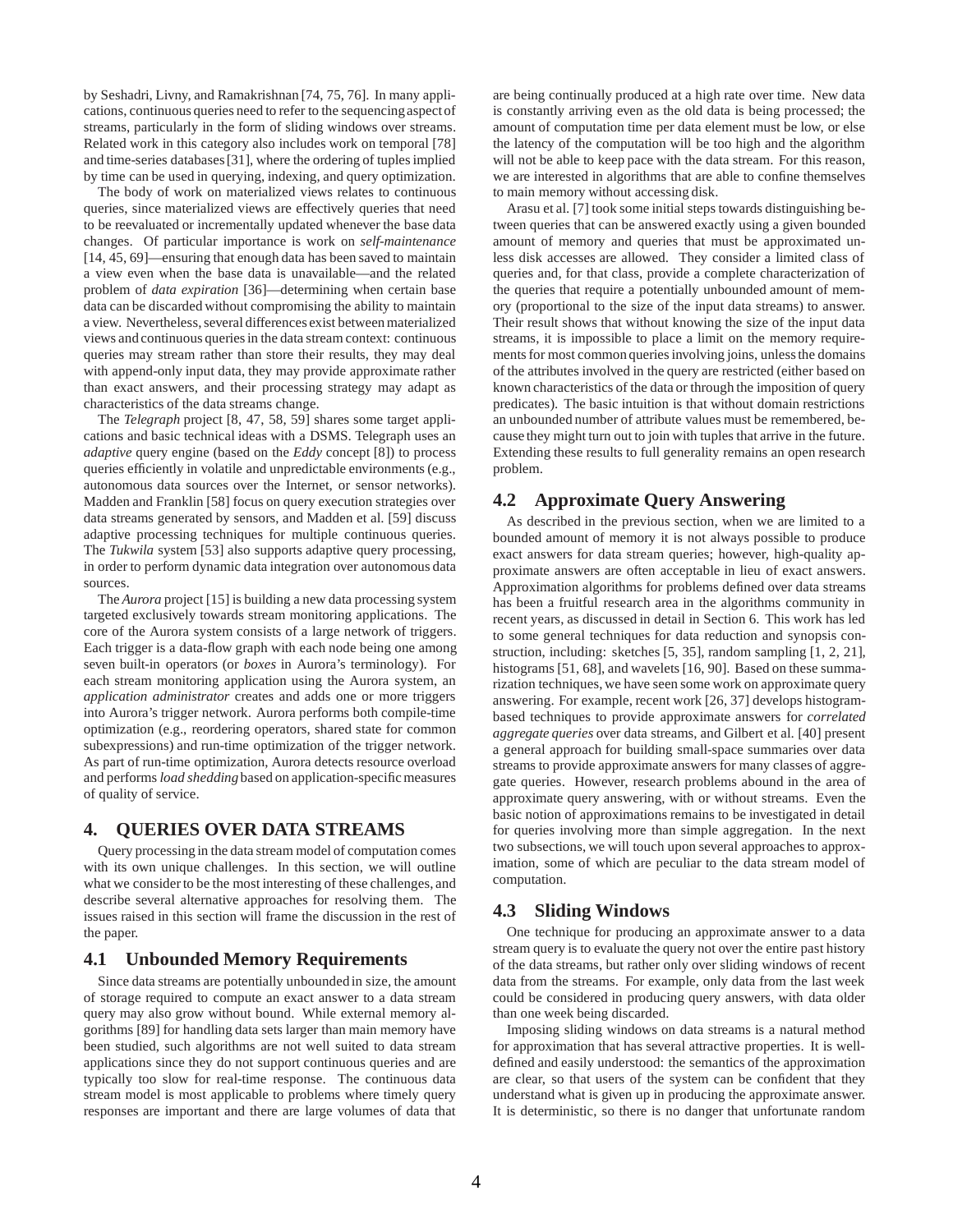choices will produce a bad approximation. Most importantly, it emphasizes recent data, which in the majority of real-world applications is more important and relevant than old data: if one is trying in real-time to make sense of network traffic patterns, or phone call or transaction records, or scientific sensor data, then in general insights based on the recent past will be more informative and useful than insights based on stale data. In fact, for many such applications, sliding windows can be thought of not as an approximation technique reluctantly imposed due to the infeasibility of computing over all historical data, but rather as part of the desired query semantics explicitly expressed as part of the user's query. For example, queries  $Q_3$  and  $Q_4$  from Section 2.2, which tracked traffic on the network backbone, would likely be applied not to all traffic over all time, but rather to traffic in the recent past.

There are a variety of research issues in the use of sliding windows over data streams. To begin with, as we will discuss in Section 5.1, there is the fundamental issue of how we define timestamps over the streams to facilitate the use of windows. Extending SQL or relational algebra to incorporate explicit window specifications is nontrivial and we also touch upon this topic in Section 5.1. The implementation of sliding window queries and their impact on query optimization is a largely untouched area. In the case where the sliding window is large enough so that the entire contents of the window cannot be buffered in memory, there are also theoretical challenges in designing algorithms that can give approximate answers using only the available memory. Some recent results in this vein can be found in [9, 25].

While existing work on sequence and temporal databases has addressed many of the issues involved in time-sensitive queries (a class that includes sliding window queries) in a relational database context [74, 75, 76, 78], differences in the data stream computation model pose new challenges. Research in temporal databases [78] is concerned primarily with maintaining a full history of each data value over time, while in a data stream system we are concerned primarily with processing new data elements on-the-fly. Sequence databases [74, 75, 76] attempt to produce query plans that allow for *stream access*, meaning that a single scan of the input data is sufficient to evaluate the plan and the amount of memory required for plan evaluation is a constant, independent of the data. This model assumes that the database system has control over which sequence to process tuples from next, e.g., when merging multiple sequences, which we cannot assume in a data stream system.

## **4.4 Batch Processing, Sampling, and Synopses**

Another class of techniques for producing approximate answers is to give up on processing every data element as it arrives, resorting to some sort of sampling or batch processing technique to speed up query execution. We describe a general framework for these techniques. Suppose that a data stream query is answered using a data structure that can be maintained incrementally. The most general description of such a data structure is that it supports two operations, update(tuple) and computeAnswer(). The update operation is invoked to update the data structure as each new data element arrives, and the computeAnswer method produces new or updated results to the query. When processing continuous queries, the best scenario is that both operations are fast relative to the arrival rate of elements in the data streams. In this case, no special techniques are necessary to keep up with the data stream and produce timely answers: as each data element arrives, it is used to update the data structure, and then new results are computed from the data structure, all in less than the average inter-arrival time of the data elements. If one or both of the data structure operations are slow, however, then producing an exact answer that is continually up to date is not possible. We consider the two possible bottlenecks and approaches for dealing with them.

#### *Batch Processing*

The first scenario is that the update operation is fast but the computeAnswer operation is slow. In this case, the natural solution is to process the data in batches. Rather than producing a continually up-to-date answer, the data elements are buffered as they arrive, and the answer to the query is computed periodically as time permits. The query answer may be considered approximate in the sense that it is not timely, i.e., it represents the exact answer at a point in the recent past rather than the exact answer at the present moment. This approach of approximation through batch processing is attractive because it does not cause any uncertainty about the accuracy of the answer, sacrificing timeliness instead. It is also a good approach when data streams are bursty. An algorithm that cannot keep up with the peak data stream rate may be able to handle the average stream rate quite comfortably by buffering the streams when their rate is high and catching up during the slow periods. This is the approach used in the XJoin algorithm [86].

#### *Sampling*

In the second scenario, computeAnswer may be fast, but the update operation is slow — it takes longer than the average interarrival time of the data elements. It is futile to attempt to make use of all the data when computing an answer, because data arrives faster than it can be processed. Instead, some tuples must be skipped altogether, so that the query is evaluated over a sample of the data stream rather than over the entire data stream. We obtain an approximate answer, but in some cases one can give confidence bounds on the degree of error introduced by the sampling process [48]. Unfortunately, for many situations (including most queries involving joins [19, 21]), sampling-based approaches cannot give reliable approximation guarantees. Designing sampling-based algorithms that can produce approximate answers that are provably close to the exact answer is an important and active area of research.

## *Synopsis Data Structures*

Quite obiously, data structures where both the update and the computeAnswer operations are fast are most desirable. For classes of data stream queries where no exact data structure with the desired properties exists, one can often design an approximate data structure that maintains a small *synopsis* or *sketch* of the data rather than an exact representation, and therefore is able to keep computation per data element to a minimum. Performing data reduction through synopsis data structures as an alternative to batch processing or sampling is a fruitful research area with particular relevance to the data stream computation model. Synopsis data structures are discussed in more detail in Section 6.

# **4.5 Blocking Operators**

A *blocking query operator* is a query operator that is unable to produce the first tuple of its output until it has seen its entire input. Sorting is an example of a blocking operator, as are aggregation operators such as SUM, COUNT, MIN, MAX, and AVG. If one thinks about evaluating continuous stream queries using a traditional tree of query operators, where data streams enter at the leaves and final query answers are produced at the root, then the incorporation of blocking operators into the query tree poses problems. Since continuous data streams may be infinite, a blocking operator that has a data stream as one of its inputs will never see its entire input, and therefore it will never be able to produce any output. Clearly, blocking operators are not very suitable to the data stream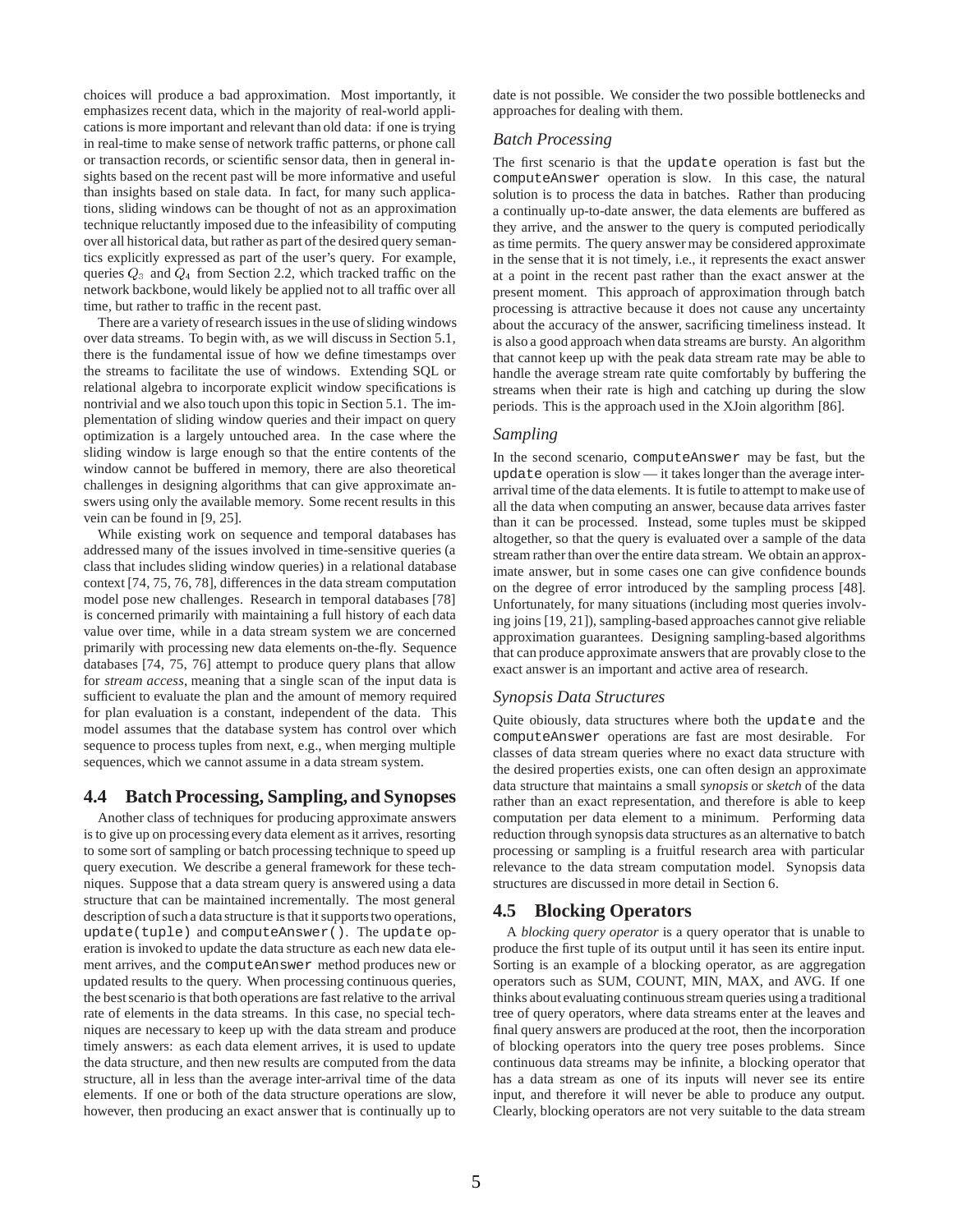computation model, but aggregate queries are extremely common, and sorted data is easier to work with and can often be processed more efficiently than unsorted data. Doing away with blocking operators altogether would be problematic, but dealing with them effectively is one of the more challenging aspects of data stream computation.

Blocking operators that are the root of a tree of query operators are more tractable than blocking operators that are interior nodes in the tree, producing intermediate results that are fed to other operators for further processing (for example, the "sort" phase of a sort-merge join, or an aggregate used in a subquery). When we have a blocking aggregation operator at the root of a query tree, if the operator produces a single value or a small number of values, then updates to the answer can be streamed out as they are produced. When the answer is larger, however, such as when the query answer is a relation that is to be produced in sorted order, it is more practical to maintain a data structure with the up-to-date answer, since continually retransmitting the entire answer would be cumbersome. Neither of these two approaches works well for blocking operators that produce intermediate results, however. The central problem is that the results produced by blocking operators may continue to change over time until all the data has been seen, so operators that are consuming those results cannot make reliable decisions based on the results at an intermediate stage of query execution.

One approach to handling blocking operators as interior nodes in a query tree is to replace them with non-blocking analogs that perform approximately the same task. An example of this approach is the *juggle* operator [70], which is a non-blocking version of sort: it aims to locally reorder a data stream so that tuples that come earlier in the desired sort order are produced before tuples that come later in the sort order, although some tuples may be delivered out of order. An interesting open problem is how to extend this work to other types of blocking operators, as well as to quantify the error that is introduced by approximating blocking operators with non-blocking ones.

Tucker et al. [84] have proposed a different approach to blocking operators. They suggest augmenting data streams with assertions about what can and cannot appear in the remainder of the data stream. These assertions, which are called *punctuations*, are interleaved with the data elements in the streams. An example of the type of punctuation one might see in a stream with an attribute called daynumber is "for all future tuples, daynumber  $\geq 10$ ." Upon seeing this punctuation, an aggregation operator that was grouping by daynumber could stream out its answers for all daynumbers less than 10. Similarly, a join operator could discard all its saved state relating to previously-seen tuples in the joining stream with  $daynumber < 10$ , reducing its memory consumption.

An interesting open problem is to formalize the relationship between punctuation and the memory requirements of a query — e.g., a query that might otherwise require unbounded memory could be proved to be answerable in bounded memory if guarantees about the presence of appropriate punctuation are provided. Closely related is the idea of schema-level assertions (constraints) on data streams, which also may help with blocking operators and other aspects of data stream processing. For example, we may know that daynumbers are clustered or strictly increasing, or when joining two stream we may know that a kind of "referential integrity" exists in the arrival of join attribute values. In both cases we may use these constraints to "unblock" operators or reduce memory requirements.

## **4.6 Queries Referencing Past Data**

In the data stream model of computation, once a data element

has been streamed by, it cannot be revisited. This limitation means that ad hoc queries that are issued after some data has already been discarded may be impossible to answer accurately. One simple solution to this problem is to stipulate that ad hoc queries are only allowed to reference future data: they are evaluated as though the data streams began at the point when the query was issued, and any past stream elements are ignored (for the purposes of that query). While this solution may not appear very satisfying, it may turn out to be perfectly acceptable for many applications.

A more ambitious approach to handling ad hoc queries that reference past data is to maintain summaries of data streams (in the form of general-purpose synopses or aggregates) that can be used to give approximate answers to future ad hoc queries. Taking this approach requires making a decision in advance about the best way to use memory resources to give good approximate answers to a broad range of possible future queries. The problem is similar in some ways to problems in physical database design such as selection of indexes and materialized views [22]. However, there is an important difference: in a traditional database system, when an index or view is lacking, it is possible to go to the underlying relation, albeit at an increased cost. In the data stream model of computation, if the appropriate summary structure is not present, then no further recourse is available.

Even if ad hoc queries are declared only to pertain to future data, there are still research issues involved in how best to process them. In data stream applications, where most queries are longlived continuous queries rather than ephemeral one-time queries, the gains that can be achieved by multi-query optimization can be significantly greater than what is possible in traditional database systems. The presence of ad hoc queries transforms the problem of finding the best query plan for a set of queries from an offline problem to an online problem. Ad hoc queries also raise the issue of adaptivity in query plans. The Eddy query execution framework [8] introduces the notion of flexible query plans that adapt to changesin data arrival rates or other data characteristics over time. Extending this idea to adapt the joint plan for a set of continuous queries as new queries are added and old ones are removed remains an open research area.

## **5. PROPOSAL FOR A DSMS**

At Stanford we have begun the design and prototype implementation of a comprehensive DSMS called *STREAM* (for STanford StREam DatA Manager) [80]. As discussed in earlier sections, in a DSMS traditional one-time queries are replaced or augmented with continuous queries, and techniques such as sliding windows, synopsis structures, approximate answers, and adaptive query processing become fundamental features of the system. Other aspects of a complete DBMS also need to be reconsidered, including query languages, storage and buffer management, user and application interfaces, and transaction support. In this section we will focus primarily on the query language and query processing components of a DSMS and only touch upon other issues based on our initial experiences.

## **5.1 Query Language for a DSMS**

Any general-purpose data management system must have a flexible and intuitive method by which the users of the system can express their queries. In the STREAM project, we have chosen to use a modified version of SQL as the query interface to the system (although we are also providing a means to submit query plans directly). SQL is a well-known language with a large user population. It is also a declarative language that gives the system flexibility in selecting the optimal evaluation procedure to produce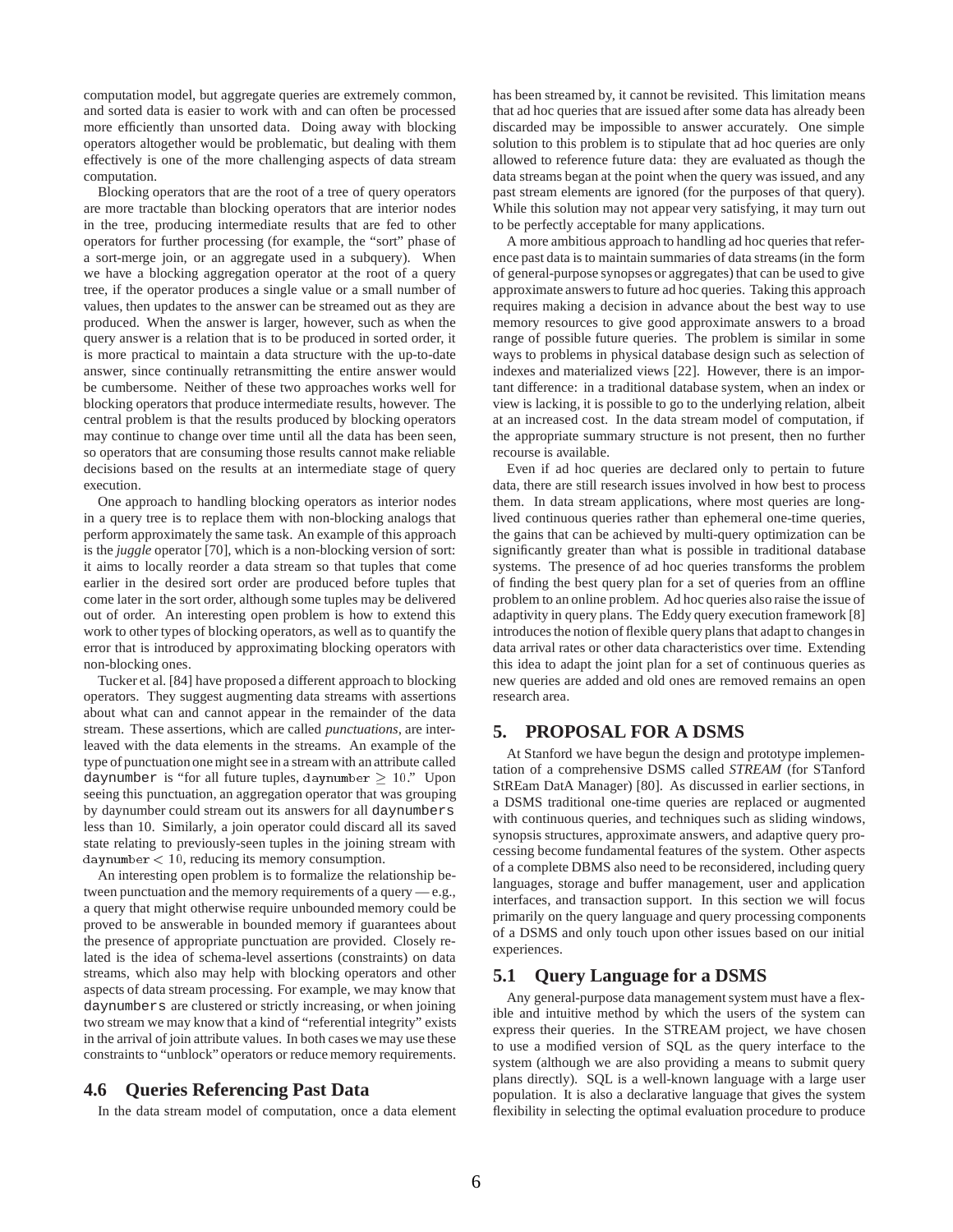the desired answer. Other methods for receiving queries from users are possible; for example, the Aurora system described in [15] uses a graphical "boxes and arrows" interface for specifying data flow through the system. This interface is intuitive and gives the user more control over the exact series of steps by which the query answer is obtained than is provided by a declarative query language.

The main modification that we have made to standard SQL, in addition to allowing the FROM clause to refer to streams as well as relations, is to extend the expressiveness of the query language for sliding windows. It is possible to formulate sliding window queries in SQL by referring to timestamps explicitly, but it is often quite awkward. SQL-99 [13, 79] introduces analytical functions that partially address the shortcomings of SQL for expressing sliding window queries by allowing the specification of moving averages and other aggregation operations over sliding windows. However, the SQL-99 syntax is not sufficiently expressive for data stream queries since it cannot be applied to non-aggregation operations such as joins.

The notion of sliding windows requires at least an ordering on data stream elements. In many cases, the arrival order of the elements suffices as an "implicit timestamp" attached to each data element; however, sometimes it is preferable to use "explicit timestamps" provided as part of the data stream. Formally we say (following  $[15]$ ) that a data stream S consists of a set of (tuple, timestamp) pairs:  $S = \{(s_1, i_1), (s_2, i_2), \ldots, (s_n, i_n)\}.$  The timestamp attribute could be a traditional timestamp or it could be a sequence number — all that is required is that it comes from a totally ordered domain with a distance metric. The ordering induced by the timestamps is used when selecting the data elements making up a sliding window.

We extend SQL by allowing an optional *window specification* to be provided, enclosed in brackets, after a stream (or subquery producing a stream) that is supplied in a query's FROM clause. A window specification consists of:

- 1. an optional partitioning clause, which partitions the data into several groups and maintains a separate window for each group,
- 2. a window size, either in "physical" units (i.e., the number of data elements in the window) or in "logical" units (i.e., the range of time covered by a window, such as 30 days), and
- 3. an optional filtering predicate.

As in SQL-99, physical windows are specified using the ROWS keyword (e.g., ROWS 50 PRECEDING), while logical windows are specified via the RANGE keyword (e.g., RANGE 15 MINUTES PRECEDING). In lieu of a formal grammar, we present several examples to illustrate our language extension.

The underlying source of data for our examples will be a stream of telephone call records, each with four attributes: customer\_id, type, minutes, and timestamp. The timestamp attribute is the ordering attribute for the records. Suppose a user wanted to compute the average call length, but considering only the ten most recent long-distance calls placed by each customer. The query can be formulated as follows:

SELECT AVG(S.minutes) FROM Calls S [PARTITION BY S.customer id ROWS 10 PRECEDING WHERE S.type = 'Long Distance']

where the expression in braces defines a sliding window on the stream of calls.

Contrast the previous query to a similar one that computes the average call length considering only long-distance calls that are among the last 10 calls of all types placed by each customer:

| SELECT AVG(S.minutes)                    |
|------------------------------------------|
| FROM Calls S [PARTITION BY S.customer_id |
| ROWS 10 PRECEDING1                       |
| WHERE $S_type = 'Long Distance'$         |

The distinction between filtering predicates applied before calculating the sliding window cutoffs and predicates applied after windowing motivates our inclusion of an optional WHERE clause within the window specification.

Here is a slightly more complicated example returning the average length of the last 1000 telephone calls placed by "Gold" customers:

|      | SELECT AVG(V.minutes)               |
|------|-------------------------------------|
| FROM | (SELECT S.minutes)                  |
|      | FROM Calls S, Customers T           |
|      | WHERE S.customer_id = T.customer_id |
|      | AND T.tier = $'Gold'$ )             |
|      | V [ROWS 1000 PRECEDING]             |

Notice that in this example, the stream of calls must be joined to the Customers relation before applying the sliding window.

## **5.2 Timestamps in Streams**

In the previous section, sliding windows are defined with respect to a timestamp or sequence number attribute representing a tuple's arrival time. This approach is unambiguous for tuples that come from a single stream, but it is less clear what is meant when attempting to apply sliding windows to composite tuples that are derived from tuples from multiple underlying streams (e.g., windows on the output of a join operator). What should the timestamp of a tuple in the join result be when the timestamps of the tuples that were joined to form the result tuple are different? Timestamp issues also arise when a set of distributed streams make up a single logical stream, as in the web monitoring application described in Section 2.2, or in truly distributed streams such as sensor networks when comparing timestamps across stream elements may be relevant.

In the previous section we introduced *implicit* timestamps, in which the system adds a special field to each incoming tuple, and *explicit* timestamps, in which a data attribute is designated as the timestamp. Explicit timestamps are used when each tuple correspondsto a real-world event at a particular time that is of importance to the meaning of the tuple. Implicit timestamps are used when the data source does not already include timestamp information, or when the exact moment in time associated with a tuple is not important, but general considerations such as "recent" or "old" may be important. The distinction between implicit and explicit timestamps is similar to that between *transaction* and *valid* time in the temporal database literature [78].

Explicit timestamps have the drawback that tuples may not arrive in the same order as their timestamps — tuples with later timestamps may come before tuples with earlier timestamps. This lack of guaranteed ordering makes it difficult to perform sliding window computations that are defined in relation to explicit timestamps, or any other processing based on order. However, as long as an input stream is "almost-sorted" by timestamp, except for local perturbations, then out-of-order tuples can easily be corrected with little buffering. It seems reasonable to assume that even when explicit timestamps are used, tuples will be delivered in roughly increasing timestamp order.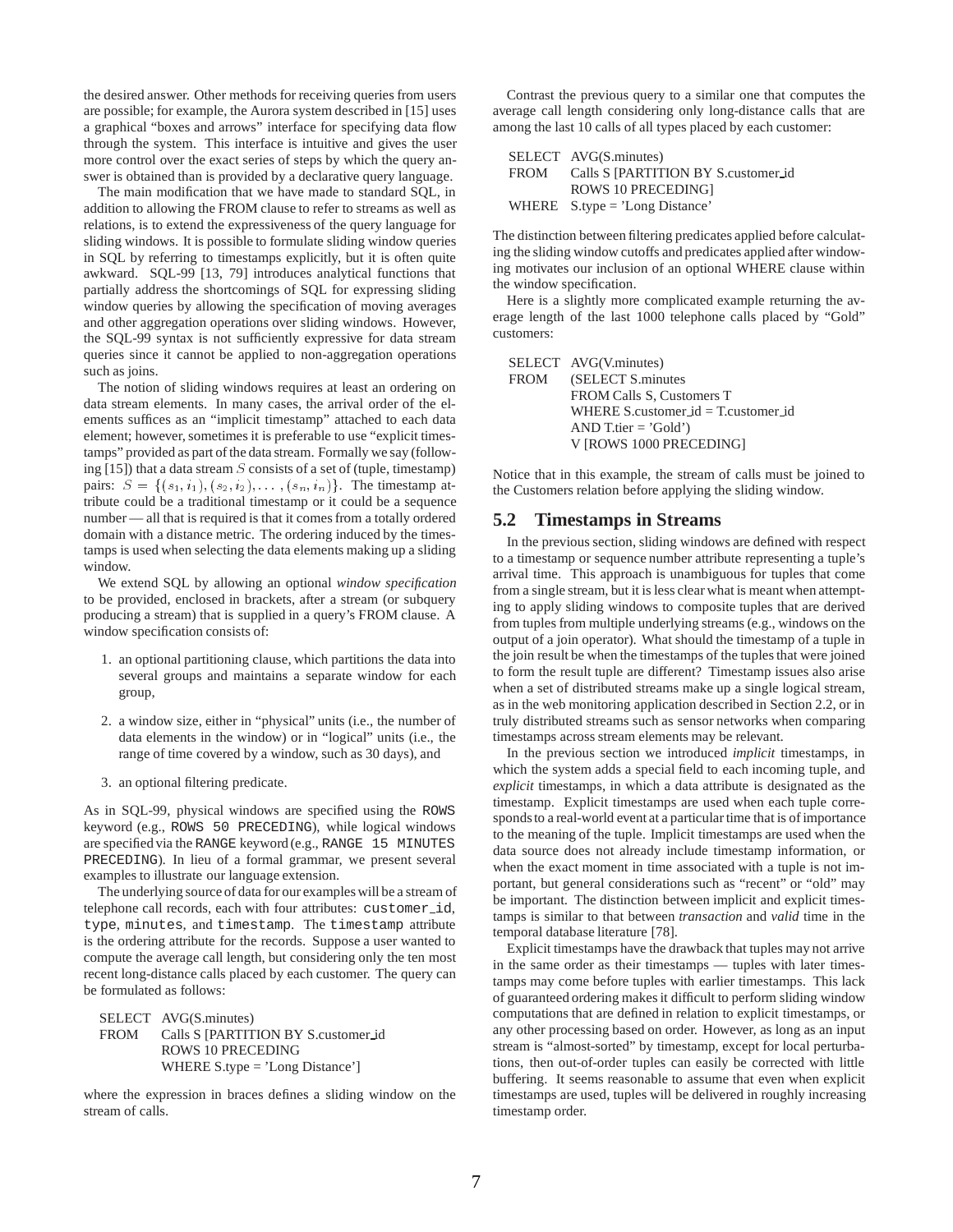Let us now look at how to assign appropriate timestamps to tuples output by binary operators, using join as an example. There are several possible approachesthat could be taken; we discuss two. The first approach, which fits better with implicit timestamps, is to provide no guarantees about the output order of tuples from a join operator, but to simply assume that tuples that arrive earlier are likely to pass through the join earlier; exact ordering may depend on implementation and scheduling vagaries. Each tuple that is produced by a join operator is assigned an implicit timestamp that is set to the time that it was produced by the join operator. This "best-effort" approach has the advantage that it maximizes implementation flexibility; it has the disadvantage that it makes it impossible to impose precisely-defined, deterministic sliding-window semantics on the results of subqueries.

The second approach, which fits with either explicit or implicit timestamps, is to have the user specify as part of the query what timestamp is to be assigned to tuples resulting from the join of multiple streams. One simple policy is that the order in which the streams are listed in the FROM clause of the query represents a prioritization of the streams. The timestamp for a tuple output by a join should be the timestamp of the joining tuple from the input stream listed first in the FROM clause. This approach can result in multiple tuples with the same timestamp; for the purpose of ordering the results, ties can be broken using the timestamp of the other input stream. For example, if the query is

```
SELECT *
FROM S1 [ROWS 1000 PRECEDING],
        S2 [ROWS 100 PRECEDING]
WHERE S1.A = S2.B
```
then the output tuples would first be sorted by the timestamp of S1, and then ties would be broken according to the timestamp of S2.

The second, stricter approach to assigning timestamps to the results of binary operators can have a drawback from an implementation point of view. If it is desirable for the output from a join to be sorted by timestamp, the join operator will need to buffer output tuples until it can be certain that future input tuples will not disrupt the ordering of output tuples. For example, if S1's timestamp has priority over S2's and a recent S1 tuple joins with an S2 tuple, it is possible that a future S2 tuple will join with an older S1 tuple that still falls within the current window. In that case, the join tuple that was produced second belongs before the join tuple that was produced first. In a query tree consisting of multiple joins, the extra latency introduced for this reason could propagate up the tree in an additive fashion. If the inputs to the join operator did not have sliding windows at all, then the join operator could never confidently produce outputs in sorted order.

As mentioned earlier, sliding windows have two distinct purposes: sometimes they are an important part of the query semantics, and other times they are an approximation scheme to improve query efficiency and reduce data volumes to a manageable size. When the sliding window serves mostly to increase query processing efficiency, then the best-effort approach, which allows wide latitude over the ordering of tuples, is usually acceptable. On the other hand, when the ordering of tuples plays a significant role in the meaning of the query, such as for query-defined sliding windows, then the stricter approach may be preferred, even at the cost of less efficient implementation. A general-purpose data stream processing system should support both types of sliding windows, and the query language should allow users to specify one or the other.

In our system, we add an extra keyword, RECENT, that replaces PRECEDING when a "best-effort" ordering may be used. For example, the clause ROWS 10 PRECEDING specifies a window consisting of the previous 10 tuples, strictly sorted by timestamp order. By comparison, ROWS 10 RECENT also specifies a sliding window consisting of 10 records, but the DSMS is allowed to use its own ordering to produce the sliding window, rather than being constrained to follow the timestamp ordering. The RECENT keyword is only used with "physical" window sizes specified as a number of records; "logical" windows such as RANGE 3 DAYS PRECEDING must use the PRECEDING keyword.

## **5.3 Query Processing Architecture of a DSMS**

In this section, we describe the query processing architecture of our DSMS. So far we have focused on continuous queries only. When a query is registered, a *query execution plan* is produced that begins executing and continues indefinitely. We have not yet addressed ad hoc queries registered after relevant streams have begun (Section 4.6).

Query execution plans in our system consist of *operators* connected by *queues*. Operators can maintain intermediate state in *synopsis* data structures. A portion of an example query plan is shown in Figure 1, with one binary operator  $(\mathcal{O}_{p_1})$  and one unary operator ( $Op_2$ ). The two operators are connected by a queue  $Q_3$ , and operator  $Op_1$  has two input queues,  $Q_1$  and  $Q_2$ . Also shown in Figure 1 are two synopsis structures used by operator  $Op_1$ ,  $Syn_1$ and  $Syn_2$ , one per input. For example,  $Op_1$  could be a *sliding window join operator*, which maintains a sliding window synopsis for each join input (Section 4.3). The system memory is partitioned dynamically among the synopses and queues in query plans, along with the buffers used for handling streams coming over the network and a cache for disk-resident data. Note that both Aurora [15] and Eddies [8] use a single globally-shared queue for inter-operator data flow instead of separate queues between operators as in Figure 1.



Figure 1: A portion of a query plan in our DSMS.

Operators in our system are scheduled for execution by a central *scheduler*. During execution, an operator reads data from its input queues, updates the synopsis structures that it maintains, and writes results to its output queues. (Our operators thus adhere to the update and computeAnswer model discussed in Section 4.4.) The period of execution of an operator is determined dynamically by the scheduler and the operator returns control back to the scheduler once its period expires. We are experimenting with different policies for scheduling operators and for determining the period of execution. The period of execution may be based on time, or it may be based on other quantities, such as the number of tuples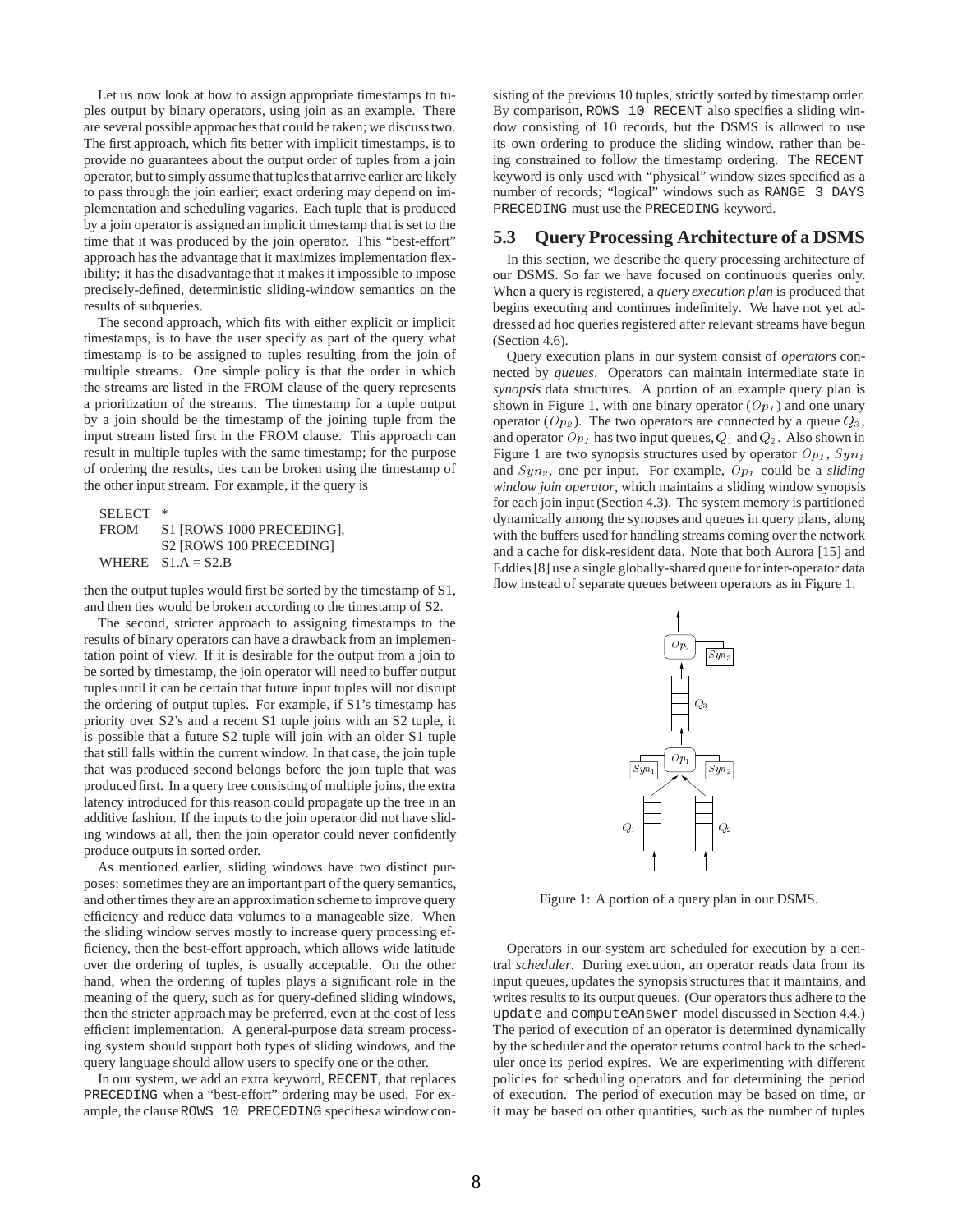consumed or produced. Both Aurora and Eddies have chosen to perform fine-grained scheduling where, in each step, the scheduler chooses a tuple from the global queue and passes it to an operator for processing, an approach that our scheduler could choose if appropriate.

We expect continuous queries and the data streams on which they operate to be long-running. During the lifetime of a continuous query parameters such as stream data characteristics, stream flow rates, and the number of concurrently running queries may vary considerably. To handle these fluctuations, all of our operators are *adaptive*. So far we have focused primarily on adaptivity to available memory, although other factors could be considered, including using disk to increase temporary storage at the expense of latency.

Our approach to memory adaptivity is basically one of trading accuracy for memory. Specifically, each operator maximizes the accuracy of its output based on the size of its available memory, and handles dynamic changes in the size of its available memory gracefully, since at run-time memory may be taken away from one operator and given to another. As a simple example, a sliding window join operator as discussed above may be used as an approximation to a join over the entire history of input streams. If so, the larger the windows (stored in available memory), the better the approximation. Other examples include duplicate elimination using limited-size hash tables, and sampling using *reservoirs* [88]. The Aurora system [15] also proposes adaptivity and approximations, and uses load-shedding techniques based on application-specified measures of quality of service for graceful degradation in the face of system overload.

Our fundamental approach of trading accuracy for memory brings up some interesting problems:

- We first need to understand how different query operators can produce approximate answers under limited memory, and how approximate results behave when operators are composed in query plans.
- Given a query plan as a tree of operators and a certain amount of memory, how can the DSMS allocate memory to the operators to maximize the accuracy of the answer to the query (i.e., minimize approximation)?
- Under changing conditions, how can the DSMS reallocate memory among operators?
- Suppose we are given a query rather than a query plan. How doesthe query optimizer efficiently find the plan that, with the best memory allocation, minimizes approximation? Should plans be modified when conditions change?
- Even further, since synopses could be shared among query plans [73], how do we optimally consider a set of queries, which may be weighted by importance?

In addition to memory management, we are faced the problem of scheduling multiple query plans in a DSMS. The scheduler needs to provide *rate synchronization* within operators (such as stream joins) and also across pipelined operators in query plans [8, 87]. Time-varying arrival rates of data streams and time-varying output rates of operators add to the complexity of scheduling. Scheduling decisions also need to take into account memory allocation across operators, including management of buffers for incoming streams, availability of synopses on disk as opposed to in memory, and the performance requirements of individual queries.

Aside from the query processing architecture, user and application interfaces need to be reinvestigated in a DSMS given the dynamic environment in which it operates. Systems such as Aurora [15] and Hancock [24] completely eliminate declarative querying and provide only procedural mechanisms for querying. In contrast, we will provide a declarative language for continuous queries, similar to SQL but extended with operators such as those discussed in Section 5.1, as well as a mechanism for directly submitting plans in the query algebra that underlies our language.

We are developing a comprehensive DSMS interface that allows users and administrators to visually monitor the execution of continuous queries, including memory usageand approximation behavior. We will also provide a way for administrators to adjust system parameters as queries are running, including memory allocation and scheduling policies.

## **6. ALGORITHMIC ISSUES**

The algorithms community has been fairly active of late in the area of data streams, typically motivated by problems in databases and networking. The model of computation underlying the algorithmic work is similar to that in Section 2 and can be formally stated as follows: *A* data stream algorithm *takes as input a sequence of data items*  $x_1$ ,  $\ldots$ ,  $x_N$ ,  $\ldots$  *called the data stream, where the sequence is scanned only once in the increasing order of the indexes. The algorithm is required to maintain the value of a function* <sup>f</sup> *on the prefix of the stream seen so far.*

The main complexity measure is the space used by the algorithm, although the time required to process each stream element is also relevant. In some cases, the algorithm maintains a data structure which can be used to compute the value of the function  $f$  on demand, and then the time required to process each such query also becomes of interest. Henzinger et al. [49] defined a similar model but also allowed the algorithm to make multiple passes over the stream data, making the number of passes itself a complexity measure. We will restrict our attention to algorithms which are allowed only one pass.

We will measure space and time in terms of the parameter  $N$ which denotes the number of stream elements seen so far. The primary performance goal is to ensure that the space required by a stream algorithm is "small." Ideally, one would want the memory bound to be independent of  $N$  (which is unbounded). However, for most interesting problems it is easy to prove a space lower bound that precludes this possibility, thereby forcing us to settle for bounds that are merely sublinear in N. A problem is considered to be "well-solved" if one can devise an algorithm which requires at most  $O(poly(\log N))$  space and  $O(poly(\log N))$  processing time per data element or query<sup>1</sup>. We will see that in some cases it is impossible to achieve such an algorithm, even if one is willing to settle for approximations.

The rest of this section summarizes the state of the art for data stream algorithms, at least as relevant to databases. We will focus primarily on the problems of creating summary structures (synopses) for a data stream, such as histograms, wavelet representation, clustering, and decision trees; in addition, we will also touch upon known lower bounds for space and time requirements of data stream algorithms. Most of these summary structures have been considered for traditional databases [30]. The challenge is to adapt some of these techniques to the data stream model.

## **6.1 Random Samples**

Random samples can be used as a summary structure in many scenarios where a small sample is expected to capture the essential characteristics of the data set [65]. It is perhaps the easiest form of summarization in a DSMS and other synopses can be built from

<sup>&</sup>lt;sup>1</sup> We use  $poly$  to denote a polynomial function.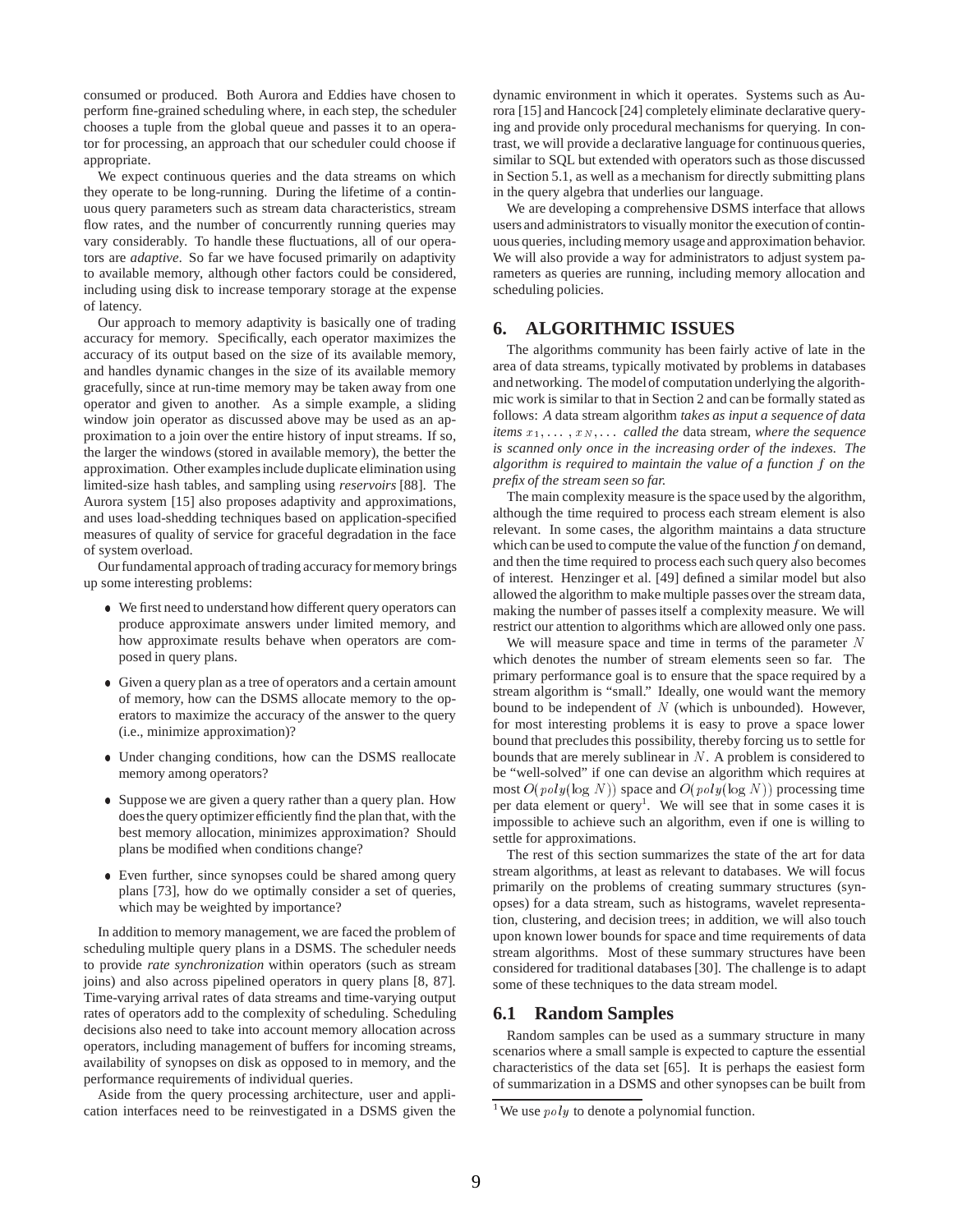a sample itself. In fact, the join synopsis in the AQUA system [2] is nothing but a uniform sample of the base relation. Recently stratified sampling has been proposed as an alternative to uniform sampling to reduce error due to the variance in data and also to reduce error for group-by queries [1, 18]. To actually compute a random sample over a data stream is relatively easy. The reservoir sampling algorithm of Vitter [88] makes one pass over the data set and is well suited for the data stream model. There is also an extension by Chaudhuri, Motwani and Narasayya [21] to the case of weighted sampling.

## **6.2 Sketching Techniques**

In their seminal paper, Alon, Matias and Szegedy [5] introduced the notion of*randomized sketching*which has been widely used ever since. Sketching involves building a summary of a data stream using a small amount of memory, using which it is possible to estimate the answer to certain queries (typically, "distance" queries) over the data set.

Let  $S = (x_1, \ldots, x_N)$  be a sequence of elements where each  $x_i$  belongs to the domain  $D = \{1, \ldots, d\}$ . Let the multiplicity  $m_i = |\{j|x_j = i\}|$  denote the number of occurrences of value i in the sequence S. For  $k \geq 0$ , the *kth frequency moment*  $F_k$  of S is defined as  $F_k = \sum_{i=1}^d m_i^k$ ; further, we define  $F^*_{\infty} = \max_i m_i$ . The frequency moments capture the statistics of the distribution of values in  $S$  — for instance,  $F_0$  is the number of distinct values in the sequence,  $F_1$  is the length of the sequence,  $F_2$  is the self-join size (also called Gini's index of homogeneity), and  $F_{\infty}$  is the most frequent item's multiplicity. It is not very difficult to see that an exact computation of these moments requires linear space and so we focus our attention on approximations.

The problem of efficiently estimating the number of distinct values  $(F_0)$  has received particular attention in the database literature, particularly in the context of using single pass or random sampling algorithms [17, 46]. A sketching technique to compute  $F_0$  was presented earlier by Flajolet and Martin [35]; however, this had the drawback of requiring explicit families of hash functions with very strong independence properties. This requirement was relaxed by Alon, Matias, and Szegedy [5] who presented a sketching technique to estimate  $F_0$  within a constant factor<sup>2</sup>. Their technique uses linear hash functions and requires only  $O(\log d)$  memory. The key contribution of Alon et al. [5] was a sketching technique to estimate  $F_2$ that uses only  $O(\log d + \log N)$  space and provides arbitrarily small approximation factors. This technique has found many applications in the database literature, including join size estimation [4], estimating  $L_1$  norm of vectors [33], and processing complex aggregate queries over multiple streams [26, 37]. It remains an open problem to come up with techniques to maintain correlated aggregates [37] that have *provable* guarantees.

The key idea behind the  $F_2$ -sketching technique can be described as follows: *Every element* i *in the domain* D *is hashed uniformly at random onto a value*  $z_i \in \{-1, +1\}$ *. Define the random variable*  $X = \sum_i m_i z_i$  *and return*  $X^2$  *as the estimator of*  $F_2$ . Observe that the estimator can be computed in a single pass over the data provided we can efficiently compute the  $z_i$  values. If the hash functions have four-way independence<sup>3</sup>, it is easy to prove that the quantity  $X^2$  has expectation equal to  $F_2$  and variance less than  $2F_2^2$ . Using standard

tricks, we can combine several independentestimators to accurately and with high probability obtain an estimate of  $F_2$ . At an intuitive level, we can view this technique as a tug-of-war where elements are randomly assigned to one of the two sides of the rope based on the value  $i$ ; the square of the displacement of the rope captures the skew  $F_2$  in the data.

Observe that computing the self-join size of a relation is exactly the same as computing  $F_2$  for the values of the join attribute in the relation. Alon et al. [4] extended this technique to estimating the join size between two distinct relations  $A$  and  $B$ , as follows. Let Y and  $Z$  be random variables corresponding to  $A$  and  $B$ , respectively, similar to the random variable  $X$  above; the mapping from domain values i to  $z_i$  is the same for both relations. Then, it can be proved that the estimator  $YZ$  has expected value equal to  $|A \bowtie B|$ and variance less than  $2|A \bowtie A||B \bowtie B|$ . In order to get small relative error, we can use  $O(\frac{|AWA||BMB|}{|AMB|^2})$  independent estimators. Observe that for estimating joins between two relations, the number of estimators depends on the data distribution. In a recent paper, Dobra et al. [26] extended this technique to estimate the size of multi-way joins and for answering complex aggregates queries over them. They also provide techniques to optimally partition the data domain and use estimators on each partition independently, so as to minimize the total memory requirement.

The frequency moment  $F_2$  can also be viewed as the  $L_2$  norm of a vector whose value along the ith dimension is the multiplicity  $m<sub>i</sub>$ . Thus, the above technique can be used to compute the  $L<sub>2</sub>$  norm under a update model for vectors, where each data element  $(v, i)$ increments (or decrements) some  $m_i$  by a quantity v. On seeing such an update, we update the corresponding sketch by adding  $v_2$ to the sum. The sketching idea can also be extended to compute the  $L_1$  norm of a vector, as follows. Let us assume that each dimension of the underlying vector is an integer, bounded by M. Consider the unary representation of the vector. It has  $Md$  bit positions (elements), where  $d$  is the dimension of the underlying vector. A <sup>1</sup> in the unary representation denotes that the element corresponding to the bit position is present once; otherwise, it is not present. Then  $F_2$  captures the  $L_1$  norm of the vector. The catch is that, given an element  $r_i$  along dimension  $i$ , it is required that we can efficiently compute the range sum  $\sum_{i=0}^{r_i-1} z_{i,j}$  of the hash values corresponding to the pertinent bit positions that are set to <sup>1</sup>. Feigenbaum et al. [33] showed how to construct such a family of *range-summable*  $\pm 1$ -valued hash functions with limited (fourway) independence. Indyk [50] provided a uniform framework to compute the  $L_p$  norm (for  $p \in (0, 2]$ ) using the so-called p-stable distributions, improving upon the previous paper [33] for estimating the  $L_1$  norm, in that it allowed for arbitrary addition and deletion updates in every dimension. The ability to efficiently compute  $L_1$ and  $L_2$  norm of the difference of two vectors is central to some synopsis structures designed for data streams.

## **6.3 Histograms**

Histograms are commonly-used summary structures to succinctly capture the distribution of values in a data set (i.e., a column, or possibly even a collection of columns, in a table). They have been employed for a multitude of tasks such as query size estimation, approximate query answering, and data mining. We consider the summarization of data streams using histograms. There are several different types of histograms that have been proposed in the literature. Some popular definitions are:

 V-Optimal Histogram: These approximate the distribution of a set of values  $v_1$ ,  $\ldots$ ,  $v_n$  by a piecewise-constant function  $\hat{v}(i)$ , so as to minimize the sum of squared error  $\sum_{i}(v_i -$ 

<sup>&</sup>lt;sup>2</sup>As discussed in Section 6.7, recently Bar-Yossef et al. [12] and Gibbons and Tirthapura [38] have devised algorithms which, under certain conditions, provide arbitrarily small approximation factors without recourse to perfect hash functions.

<sup>&</sup>lt;sup>3</sup> Hash functions with four-way independence can be obtained using standard techniques involving the use of parity check matrices of BCH codes [65].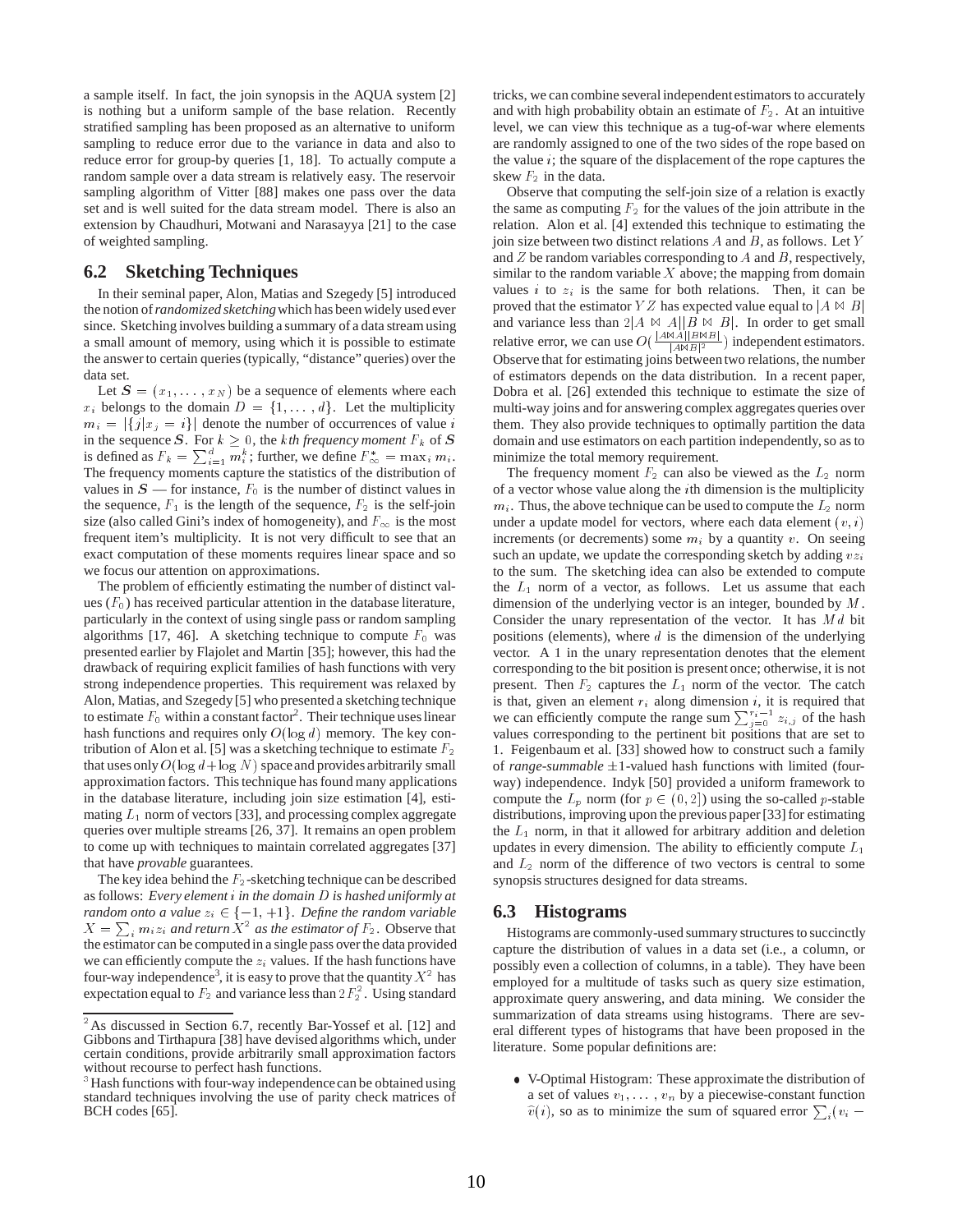$\widehat{v}(i))^2$ .

- Equi-Width Histograms: These partition the domain into buckets such that the number of  $v_i$  values falling into each bucket is uniform across all buckets. In other words, they maintain quantiles for the underlying data distribution as the bucket boundaries.
- End-Biased Histograms: These will maintain exact counts of items that occur with frequency above a threshold, and approximate the other counts by an uniform distribution. Maintaining the count of such frequent items is related to Iceberg queries [32].

We give an overview of recent work on computing such histograms over data streams.

#### *V-Optimal Histograms over Data Streams*

Jagadish et al. [54] showed how to compute optimal V-Optimal Histograms for a given data set using dynamic programming. The algorithm uses  $O(N)$  space and requires  $O(N^2B)$  time, where N is the size of the data set and  $B$  is the number of buckets. This is prohibitive for data streams. Guha, Koudas and Shim [43] adapted this algorithm to *sorted* data streams. Their algorithm constructs an arbitrarily-close V-Optimal Histogram (i.e., with error arbitrarily close to that of the optimal histogram), using  $O(B^2 \log N)$  space and  $O(B^2 \log N)$  time per data element.

In a recent paper, Gilbert et al. [39], removed the restriction that the data stream be sorted, providing algorithms based on the sketching technique described earlier for computing  $L_2$  norms. The idea is to view each data element as an update to an underlying vector of length  $N$  that we are trying to approximate using the best <sup>B</sup>-bucket histogram. The time to process a data element, the time to reconstruct the histogram, and the size of the sketch are each bounded by  $poly(B, \log N, 1/\epsilon)$ , where  $\epsilon$  is the relative error we are willing to tolerate. Their algorithm proceeds by first constructing a *robust* approximation to the underlying "signal." A *robust* approximation is built by repeatedly adding a dyadic interval of constant value<sup>4</sup> which best reduces the approximation error. In order to find such a dyadic interval it is necessary to efficiently compute the sketch of the original signal minus the constant dyadic interval<sup>5</sup>. This translates to efficiently computing the range sum of p-stable random variables (used for computing the  $L_2$  sketch, see Indyk [50]) over the dyadic interval. Gilbert et al. [39] show how to construct such efficiently range-summable p-stable random variables. From the robust histogram they cull a histogram of desired accuracy and with B buckets.

#### *Equi-Width Histograms and Quantiles*

Equi-width histograms based on histograms are summary structures which characterize data distributions in a manner that is less sensitive to outliers. In traditional databases they are used by optimizers for selectivity estimation. Parallel database systems employ value range data partitioning that requires generation of quantiles or splitters that partition the data into approximately equal parts. Recently, Greenwald and Khanna [41] presented a single-pass deterministic algorithm for efficient computation of quantiles. Their algorithm needs  $O(\frac{1}{\epsilon} \log \epsilon N)$  space and guarantees a precision of  $\epsilon N$ . They employ a novel data structure that maintains a sample of the values seen so far (quantiles), along with a range of possible ranks that the

samples can take. The error associated with each quantile is the width of this range. They periodically merge quantiles with "similar" errors so long as the error for the combined quantile does not exceed  $\epsilon N$ . This algorithm improves upon the previous set of results by Manku, Rajagopalan, and Lindsay [61, 62] and Chaudhuri, Motwani, and Narasayya [20].

#### *End-Biased Histograms and Iceberg Queries*

Many applications maintain simple aggregates (count) over an attribute to find aggregate values above a specified threshold. These queries are referred to as*iceberg queries*[32]. Such iceberg queries arise in many applications, including data mining, data warehousing, information retrieval, market basket analysis, copy detection, and clustering. For example, a search engine might be interested in gathering search terms that accountfor more than 1% of the queries. Such frequent item summaries are useful for applications such as caching and analyzing trends. Fang et al. [32] gave an efficient algorithm to compute Iceberg queries over disk-resident data. Their algorithm requires multiple passes which is not suited to the streaming model. In a recent paper, Manku and Motwani [60] presented randomized and deterministic algorithms for frequency counting and iceberg queries over data streams. The randomized algorithm uses adaptive sampling and the main idea is that any item which accounts for an  $\epsilon$  fraction of the items is highly likely to be a part of a uniform sample of size  $\frac{1}{6}$ . The deterministic algorithm maintains a sample of the distinct items along with their frequency. Whenever a new item is added, it is given a benefit of doubt by over-estimating its frequency. If we see an item that already exists in the sample, its frequency is incremented. Periodically items with low frequency are deleted. Their algorithms require  $O(\frac{1}{\epsilon} \log(\epsilon N))$  space, where  $N$  is the length of the data stream, and guarantee that any element is undercounted by at most  $\epsilon N$ . Thus, these algorithms report all items of count greater than  $\epsilon N$ . Moreover, for all items reported, they guarantee that the reported count is less than the actual count, but by no more than  $\epsilon N$ .

## **6.4 Wavelets**

Wavelets are often used as a technique to provide a summary representation of the data. Wavelets coefficients are projections of the given signal (set of data values) onto an orthogonal set of basis vector. The choice of basis vectors determines the type of wavelets. Often Haar wavelets are used in databases for their ease of computation. Wavelet coefficients have the desirable property that the signal reconstructed from the top few wavelet coefficients best approximates the original signal in terms of the  $L_2$  norm.

Recent papers have demonstrated the efficacy of wavelets for different tasks such as selectivity estimation [63], data cube approximation [91] and computing multi-dimensional aggregates [90]. This body of work indicates that estimates obtained from wavelets were more accurate than those obtained from histograms with the same amount of memory. Chakrabarti et al. [16] propose the use of wavelets for general purpose approximate query processing and demonstrate how to compute joins, aggregations, and selections entirely in the wavelet coefficient domain.

To extend this body of work to data streams, it becomes important to devise techniques for computing wavelets in the streaming model. In a related development, Matias, Vitter, and Wang [64] show how to dynamically maintain the top wavelet coefficients efficiently as the underlying data distribution is updated. There has been recent work in computing the top wavelet coefficients in the data stream model. The technique of Gilbert et al. [39], to approximate the best dyadic interval that most reduces the error, gives rise to an easy greedy algorithm to find the best  $B$ -term Haar wavelet

<sup>&</sup>lt;sup>4</sup>A signal that corresponds to a constant value over the dyadic interval and zero everywhere else.

<sup>&</sup>lt;sup>5</sup> That is, a sketch for  $L_2$  norm of the difference between the original signal and the dyadic interval with constant value.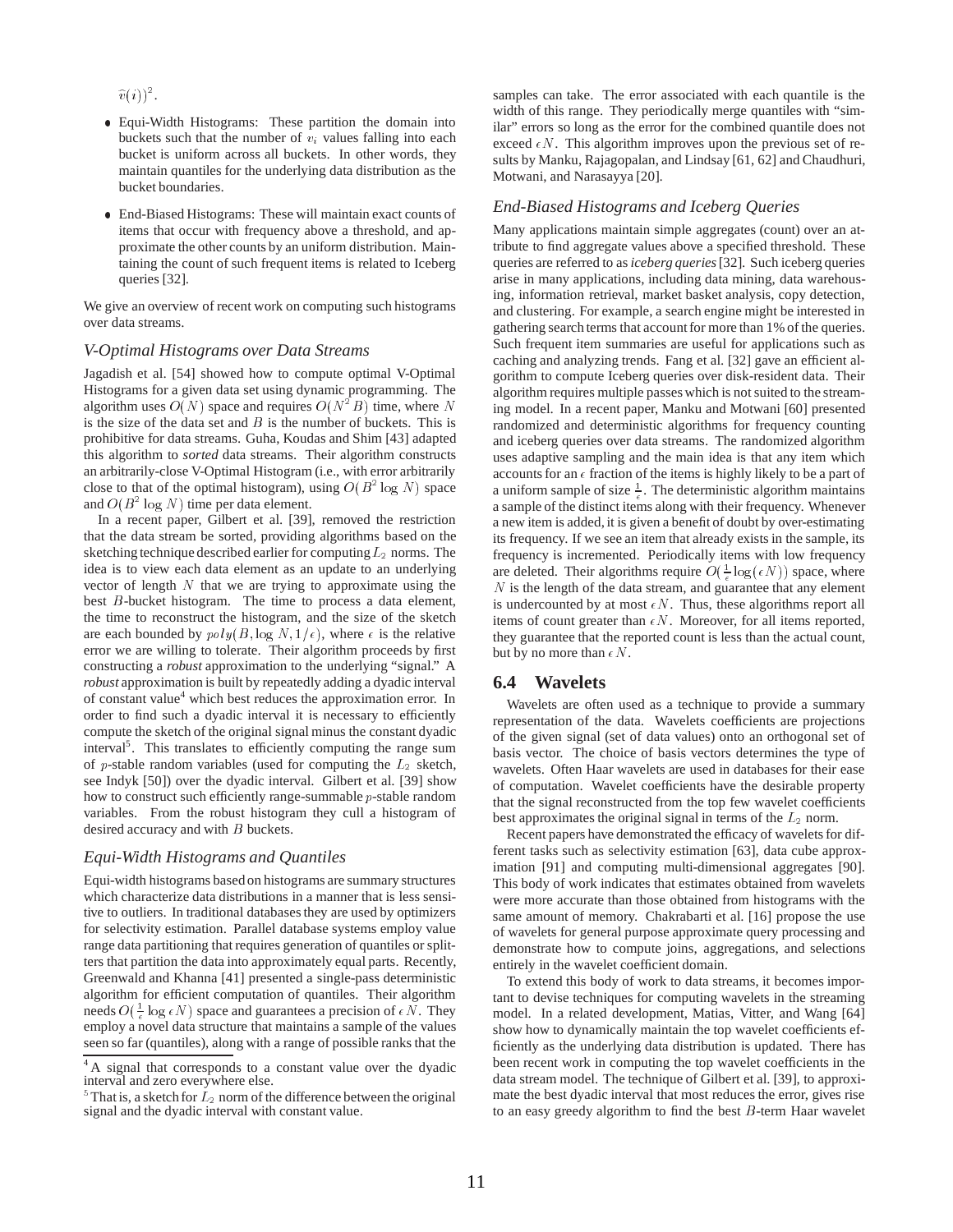representation. This is because the Haar wavelet basis consists of dyadic intervals with constant values. This improves upon a previous result by Gilbert et al. [40]. If the data is presented in a sorted order, there is a simple algorithm that maintains the best B-term Haar wavelet representation using  $O(B + \log N)$  space in a deterministic manner [40].

While there has been lot of work on summary structures, it remains an interesting open problem to address the issue of global space allocation between different synopses vying for the same space. It requires that we come up with a global error metric for the synopses, which we minimize given the (main memory) space constraint. Moreover, the allocation will have to be dynamic as the underlying data distribution and query workload changes over time.

## **6.5 Sliding Windows**

As discussed in Section 4, sliding windows prevent *stale* data from influencing analysis and statistics, and also serve as a tool for approximation in face of bounded memory. There has been very little work on extending summarization techniques to sliding windows and it remains a ripe research area. We briefly describe some of the recent work.

Datar et al. [25] showed how to maintain simple statistics over sliding windows, including the sketches used for computing the  $L_1$  or  $L_2$  norm. Their technique requires a multiplicative space overhead of  $O(\frac{1}{\epsilon} \log N)$ , where N is the length of the sliding window and  $\epsilon$  is the accuracy parameter. This enables the adaptation of the sketching-based algorithms to the sliding windows model. They also provide space lower bounds for various problems in the sliding windows model. In another paper, Babock, Datar and Motwani [9] adapt the reservoir sampling algorithm to the sliding windows case. In their paper for computing Iceberg queries over data streams, Manku and Motwani [60] also present techniques to adapt their algorithms to the sliding window model. Guha and Koudas [42] have adapted their earlier paper [43], to provide a technique for maintaining V-Optimal Histograms over sorted data streams for the sliding window model; however, they require the buffering of all the elements in the sliding window. The space requirement is linear in the size of the sliding window  $(N)$ , although update time per data element is amortized to  $O((B^3/\epsilon^2) \log^3 N)$ , where B is the number of buckets in the histogram and  $\epsilon$  is the accuracy parameter.

Some open problems for sliding windows are: clustering, maintaining top wavelet coefficients, maintaining statistics like variance, and computing correlated aggregates [37].

## **6.6 Negative Results**

There is an emerging set of negative results on space-time requirements of algorithms that operate in data stream model. Henzinger, Raghavan, and Rajagopalan [49] provided space lower bounds for concrete problems in the data stream model. These lower bounds are derived from results in communication complexity [56]. To understand the connection, observe that the memory used by any one-pass algorithm for a function  $f$ , after seeing a prefix of the data stream, is lower bounded by the one-way communication required by two parties trying to compute  $f$  where the first party has access to the same prefix and the second party has access to the suffix of the stream that is yet to arrive. Henzinger et al. use this approach to provide lower bounds for problems such as frequent item counting, approximate median, and some graph problems.

Again based on communication complexity, Alon, Matias and Szegedy [5] provide almost tight lower bounds for computing the frequency moments. In particular they proved a lower bound of  $\Omega(N)$  for estimating  $F_{\infty}$ , the count of the most frequent item,

where  $N$  is the domain size. At first glance this lower bound and a similar lower bound in Henzinger et al. [49] may seem to contradict the frequent item-set counting results of Manku and Motwani [60]. But note that the latter paperestimates the count of the most frequent item only if it exceeds  $\epsilon N$ . Such skewed distributions are common in practice, while the lower bounds are proven for pathological distributions where items have near-uniform frequency. This serves as a reminder that while it may be possible to prove strong space lower bounds for stream computations, considerations from applications sometimes enable us to circumvent the negative results.

Saks and Sun [71] provide space lower bounds for distance approximation between two vectors under the  $L_p$  norm, for  $p > 3$ , in the data stream model. Munro and Paterson [66] showed that any algorithm that computes quantiles exactly in  $p$  passes requires  $\Omega(N^{1/p})$  space. Space lower bounds for maintaining simple statistics like count, sum, min/max, and number of distinct values under the sliding windows model can be found in the work of Datar et al. [25].

A general lower bound technique for sampling-based algorithms was presented by Bar-Yossef et al. [11]. It is useful for deriving space lower bounds for data stream algorithms that resort to oblivious sampling. It remains an interesting open problem to obtain similar general lower bound techniques for other classes of algorithms for the data stream model. We feel that techniques based on communication complexity results [56] will prove useful in this context.

# **6.7 Miscellaneous**

In this section, we give a potpourri of algorithmic results for data streams.

#### *Data Mining*

Decision trees are another form of synopsis used for prediction. Domingos et al. [27, 28] have studied the problem of maintaining decision trees over data streams. Clustering is yet another way to summarize data. Consider the  $k$ -median formulation for clustering: Given  $n$  data points in a metric space, the objective is to choose  $k$  representative points, such that the sum of the errors over the  $n$  data points is minimized. The "error" for each data point is the distance from that point to the nearest of the  $k$  chosen representative points. Guha et al. [44] presented a single-pass algorithm for maintaining approximate k-medians (cluster centers) that uses  $O(N^{\epsilon})$ space for some  $\epsilon$  < 1 using  $O(poly(\log N))$  amortized time per data element, to compute a constant factor approximation to the k-median problem. Their algorithm uses a divide-and-conquer approach which works as follows: Clustering proceeds hierarchically, where a small number  $(N^{\epsilon})$  of the original data points are clustered into <sup>k</sup> centers. These <sup>k</sup>-centers are weighted by the number of points that are closest to them in the local solution. When we get  $N^{\epsilon}$  weighted cluster centers by clustering different sets, we cluster them into higher-level cluster centers, and so on.

## *Multiple Streams*

Gibbons and Tirthapura [38] considered the problem of computing simple functions, such as the number of distinct elements, over unions of data stream. This is useful for applications that work in a distributed environment, where it is not feasible to send all the data to a central site for processing. It is important to note that some of the techniques presented earlier, especially those that are based on *sketching*, are amenable to distributed computation over multiple streams.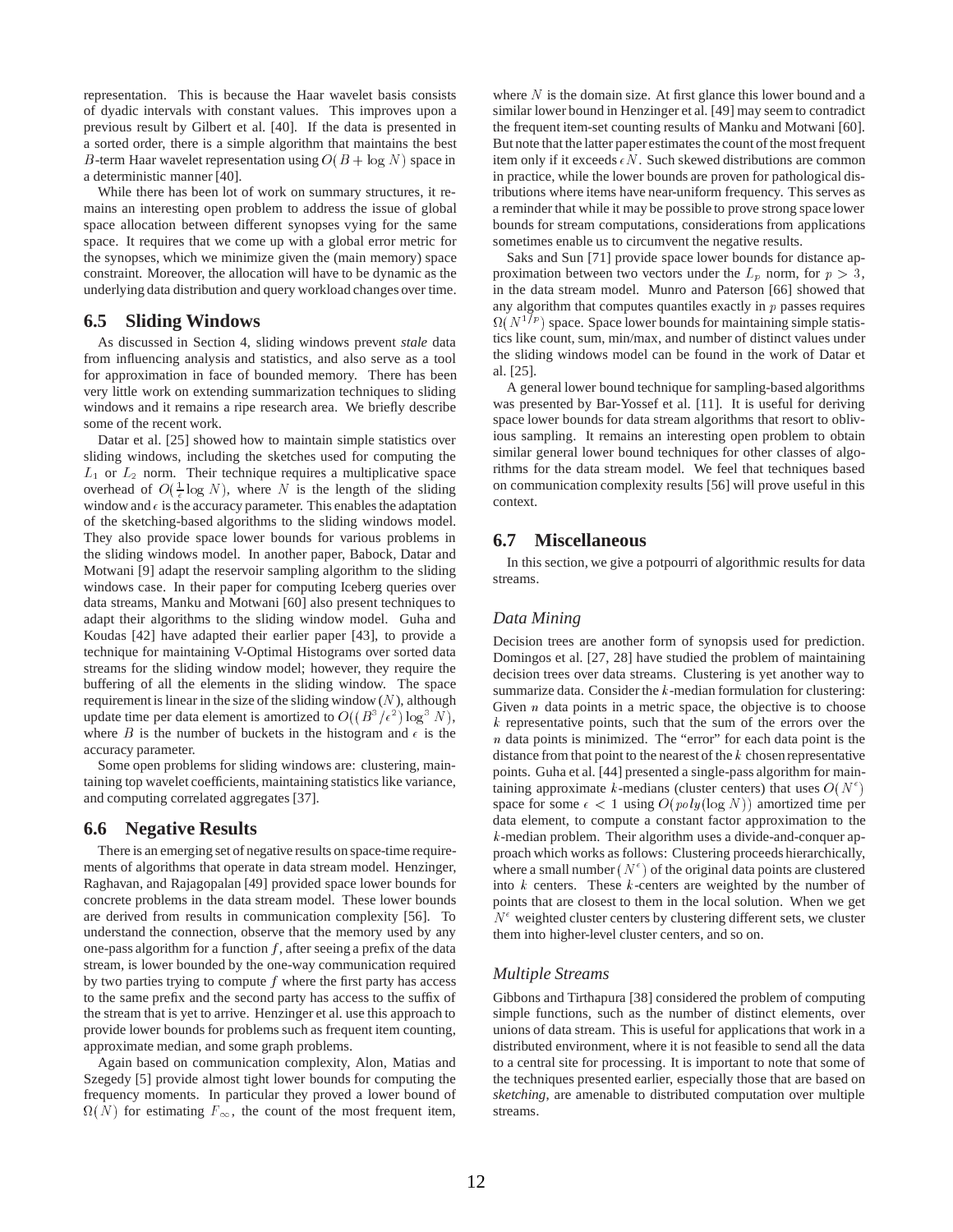# *Reductions of Streams*

In a recent paper, Bar-Yossef, Kumar, and Sivakumar [12] introduce the notion of *reductions* in streaming algorithms. In order for the reductions to be efficient, one needs to employ *list-efficient* streaming algorithms. The idea behind list-efficient streaming algorithms is that instead of being presented one data item at a time, they are implicitly presented with a list of data items in a succinct form. If the algorithm can efficiently process the list in time that is a function of the *succinct representation size*, then it is said to be list-efficient. They develop some list-efficient algorithms and using the reduction paradigm address several interesting problems like computing frequency moments [5] (which includes the special case of counting the number of distinct elements) and counting the number of triangles in a graph presented as a stream. They also prove a space lower bound for the latter problem. To the best of our knowledge, besides this work and that of Henzinger et al. [49], there has been little work on graph problems in the streaming model. Such algorithms will likely be very useful for analyzing large graphical structures such as the web graph.

#### *Property Testing*

Feigenbaumet al. [34] introduced the conceptof*streamingproperty testers* and *streaming spot checkers*. These are programs that make one pass over the data and using small space verify if the data satisfies certain property. They show that there are properties that are efficiently testable by a streaming-tester but not by a samplingtester, and other problems for which the converse is true. They also present an efficient sampling-tester for testing the "groupedness" property of a sequence that use  $O(\sqrt{N})$  samples,  $O(\sqrt{N})$  space and  $O(\sqrt{N} \log N)$  time. A sequence  $\sigma_1, \ldots, \sigma_N$  is said to be *grouped* if  $\sigma_i = \sigma_j$  and  $i < k < j$  imply  $\sigma_i = \sigma_k = \sigma_j$ , i.e., for each type  $T$ , all occurrences of  $T$  are in a single contiguous run. Thus, groupedness is a natural relaxation of the sortedness property and is a natural property that one may desire in a massive streaming data set. The work discussed here illustrates that some properties are efficiently testable by sampling algorithms but not streaming algorithms.

#### *Measuring Sortedness*

Measuring the "sortedness" of a data stream could be useful in some applications; for example, it is useful in determining the choice of a sort algorithm for the underlying data. Ajtai et al. [3] have studied the problem of estimating the number of inversions (a measure of sortedness) in a permutation to within a factor  $\epsilon$ , where the permutation is presented in a data stream model. They obtained an algorithm using  $O(\log N \log \log N)$  space and  $O(\log N)$  time per data element. They also prove an  $\Omega(N)$  space lower bound for randomized exact computation, thus showing that approximation is essential.

# **7. CONCLUSION AND FUTURE WORK**

We have isolated a number of issues that arise when considering data management, query processing, and algorithmic problems in the new setting of continuous data streams. We proposed some initial solutions, described past and current work related to data streams, and suggested a general architecture for a Data Stream Management System (DSMS). At this point let us take a step back and consider some "meta-questions" with regard to the motivations and need for a new approach.

 Is there more to effective data stream systems than conventional database technology with enhanced support for streaming primitives such as triggers, temporal constructs, and data rate management?

- Is there a need for database researchers to develop fundamental and general-purpose models, algorithms, and systems for data streams? Perhaps it suffices to build ad hoc solutions for each specific application (network management, web monitoring, security, finance, sensors etc.).
- Are there any "killer apps" for data stream systems?

We believe that all three questions can be answered in the affirmative, although of course only time will tell.

Assuming positive answers to the "meta-questions" above,we see several fundamental aspects to the design of data stream systems, some of which we discussed in detail in this paper. One important general question is the interface provided by the DSMS. Our approach at Stanford is to extend SQL to support stream-oriented primitives, providing a purely declarative interface as in traditional database systems,although we also allow direct submission of query plans. In contrast, the Aurora project [15] provides a procedural "boxes and arrows" approach as the primary interface for the application developer.

Other fundamental issues discussed in the paper include timestamping and ordering, support for sliding window queries, and dealing effectively with blocking operators. A major open question, about which we had very little to say, is that of dealing with distributed streams. It does not make sense to redirect high-rate streams to a central location for query processing, so it becomes imperative to push some processing to the points of arrival of the distributed streams, raising a host of issues at every level of a DSMS [58]. Another issue we touched on only briefly in Section 4.5 is that of constraints over streams, and how they can be exploited in query processing. Finally, many systems questions remain open in query optimization, construction of synopses, resource management, approximate query processing, and the development of an appropriate and well-accepted benchmark for data stream systems.

From a purely theoretical perspective, perhaps the most interesting open question is that of defining extensions of relational operators to handle data stream constructs, and to study the resulting "stream algebra" and other properties of these extensions. Such a foundation is surely key to developing a general-purpose well-understood query processor for data streams.

## **Acknowledgements**

We thank all the members of the Stanford STREAM research group for their contributions and feedback.

#### **8. REFERENCES**

- [1] S. Acharya, P. B. Gibbons, and V. Poosala. Congressional samples for approximate answering of group-by queries. In *Proc. of the 2000 ACM SIGMOD Intl. Conf. on Management of Data*, pages 487–498, May 2000.
- [2] S. Acharya, P. B. Gibbons, V. Poosala, and S. Ramaswamy. Join synopses for approximate query answering. In *Proc. of the 1999 ACM SIGMOD Intl. Conf. on Management of Data*, pages 275–286, June 1999.
- [3] M. Ajtai, T. Jayram, R. Kumar, and D. Sivakumar. Counting inversions in a data stream. *manuscript*, 2001.
- [4] N. Alon, P. Gibbons, Y. Matias, and M. Szegedy. Tracking join and self-join sizes in limited storage. In *Proc. of the 1999 ACM Symp. on Principles of Database Systems*, pages 10–20, 1999.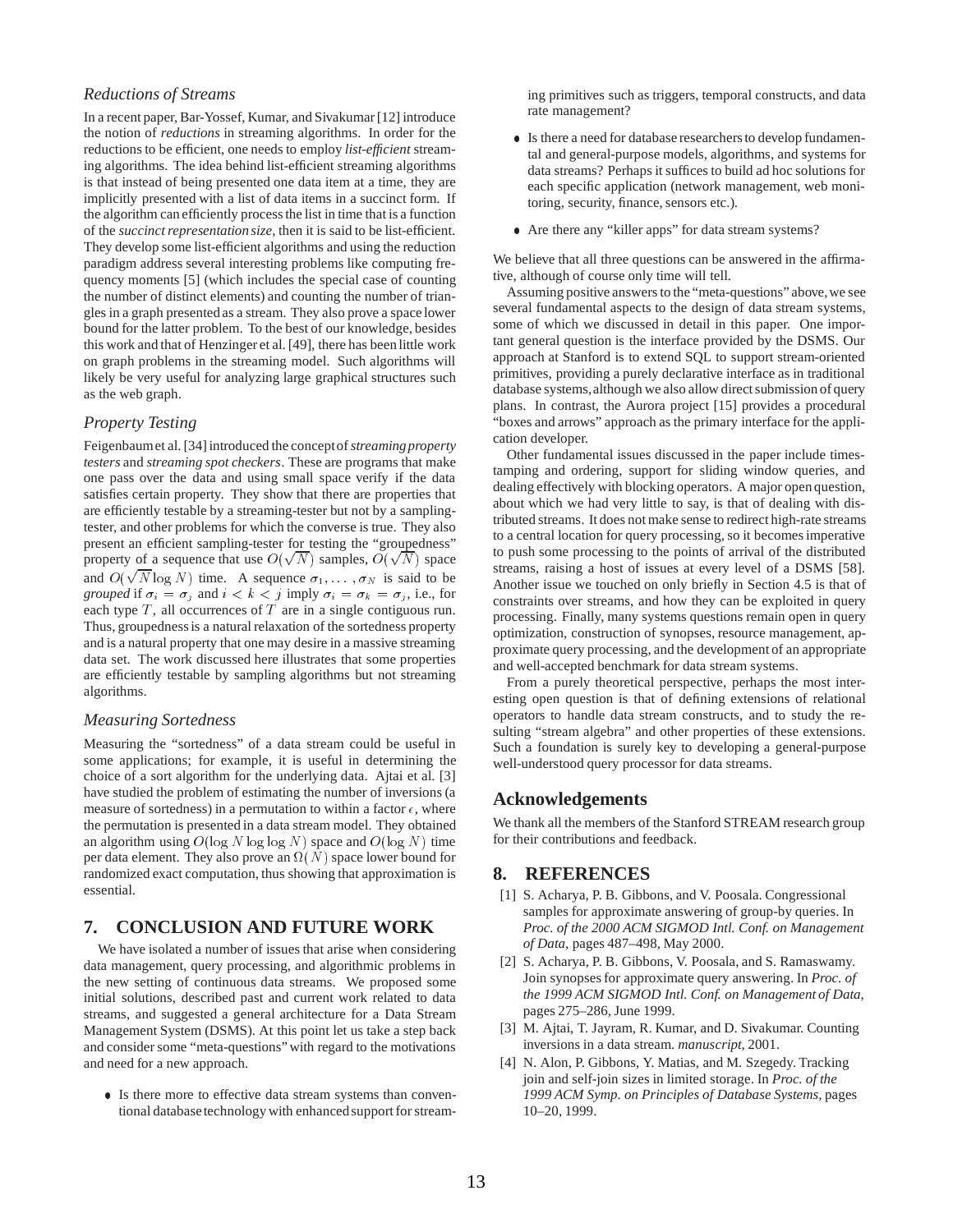- [5] N. Alon, Y. Matias, and M. Szegedy. The space complexity of approximating the frequency moments. In *Proc. of the 1996 Annual ACM Symp. on Theory of Computing*, pages 20–29, 1996.
- [6] M. Altinel and M. J. Franklin. Efficient filtering of XML documents for selective dissemination of information. In *Proc. of the 2000 Intl. Conf. on Very Large Data Bases*, pages 53–64, Sept. 2000.
- [7] A. Arasu, B. Babcock, S. Babu, J. McAlister, and J. Widom. Characterizing memory requirements for queries over continuous data streams. In *Proc. of the 2002 ACM Symp. on Principles of Database Systems*, June 2002. Available at http://dbpubs.stanford.edu/pub/2001-49.
- [8] R. Avnur and J. Hellerstein. Eddies: Continuously adaptive query processing. In *Proc. of the 2000 ACM SIGMOD Intl. Conf. on Management of Data*, pages 261–272, May 2000.
- [9] B. Babcock, M. Datar, and R. Motwani. Sampling from a moving window over streaming data. In *Proc. of the 2002 Annual ACM-SIAM Symp. on Discrete Algorithms*, pages 633–634, 2002.
- [10] S. Babu and J. Widom. Continuous queries over data streams. *SIGMOD Record*, 30(3):109–120, Sept. 2001.
- [11] Z. Bar-Yossef, R. Kumar, and D. Sivakumar. Sampling algorithms: Lower bounds and applications. In *Proc. of the 2001 Annual ACM Symp. on Theory of Computing*, pages 266–275, 2001.
- [12] Z. Bar-Yossef, R. Kumar, and D. Sivakumar. Reductions in streaming algorithms, with an application to counting triangles in graphs. In *Proc. of the 2002 Annual ACM-SIAM Symp. on Discrete Algorithms*, pages 623–632, 2002.
- [13] S. Bellamkonda, T. Borzkaya, B. Ghosh, A. Gupta, J. Haydu, S. Subramanian, and A. Witkowski. Analytic functions in oracle 8i. Available at http://www-db.stanford.edu/dbseminar/Archive /SpringY2000/speakers/agupta/paper.pdf.
- [14] J. A. Blakeley, N. Coburn, and P. A. Larson. Updating derived relations: Detecting irrelevant and autonomously computable updates. *ACM Trans. on Database Systems*, 14(3):369–400, 1989.
- [15] D. Carney, U. Cetinternel, M. Cherniack, C. Convey, S. Lee, G. Seidman, M. Stonebraker, N. Tatbul, and S. Zdonik. Monitoring streams – a new class of dbms applications. Technical Report CS-02-01, Department of Computer Science, Brown University, Feb. 2002.
- [16] K. Chakrabarti, M. N. Garofalakis, R. Rastogi, and K. Shim. Approximate query processing using wavelets. In *Proc. of the 2000 Intl. Conf. on Very Large Data Bases*, pages 111–122, Sept. 2000.
- [17] M. Charikar, S. Chaudhuri, R. Motwani, and V. Narasayya. Towards estimation error guarantees for distinct values. In *Proc. of the 2000 ACM Symp. on Principles of Database Systems*, pages 268–279, 2000.
- [18] S. Chaudhuri, G. Das, and V. Narasayya. A robust, optimization-based approach for approximate answering of aggregate queries. In *Proc. of the 2001 ACM SIGMOD Intl. Conf. on Management of Data*, pages 295–306, May 2001.
- [19] S. Chaudhuri and R. Motwani. On sampling and relational operators. *Bulletin of the Technical Committee on Data Engineering*, 22:35–40, 1999.
- [20] S. Chaudhuri, R. Motwani, and V. Narasayya. Random sampling for histogram construction: How much is enough? In *Proc. of the 1998 ACM SIGMOD Intl. Conf. on*

*Management of Data*, pages 436–447, 1998.

- [21] S. Chaudhuri, R. Motwani, and V. Narasayya. On random sampling over joins. In *Proc. of the 1999 ACM SIGMOD Intl. Conf. on Management of Data*, pages 263–274, June 1999.
- [22] S. Chaudhuri and V. Narasayya. An efficient cost-driven index selection tool for microsoft sql server. In *Proc. of the 1997 Intl. Conf. on Very Large Data Bases*, pages 146–155, 1997.
- [23] J. Chen, D. J. DeWitt, F. Tian, and Y. Wang. NiagraCQ: A scalable continuous query system for internet databases. In *Proc. of the 2000 ACM SIGMOD Intl. Conf. on Management of Data*, pages 379–390, May 2000.
- [24] C. Cortes, K. Fisher, D. Pregibon, and A. Rogers. Hancock: a language for extracting signatures from data streams. In *Proc. of the 2000 ACM SIGKDD Intl. Conf. on Knowledge Discovery and Data Mining*, pages 9–17, Aug. 2000.
- [25] M. Datar, A. Gionis, P. Indyk, and R. Motwani. Maintaining stream statistics over sliding windows. In *Proc. of the 2002 Annual ACM-SIAM Symp. on Discrete Algorithms*, pages 635–644, 2002.
- [26] A. Dobra, J. Gehrke, M. Garofalakis, and R. Rastogi. Processing complex aggregate queries over data streams. In *Proc. of the 2002 ACM SIGMOD Intl. Conf. on Management of Data*, 2002.
- [27] P. Domingos and G. Hulten. Mining high-speed data streams. In *Proc. of the 2000 ACM SIGKDD Intl. Conf. on Knowledge Discovery and Data Mining*, pages 71–80, Aug. 2000.
- [28] P. Domingos, G. Hulten, and L. Spencer. Mining time-changing data streams. In *Proc. of the 2001 ACM SIGKDD Intl. Conf. on Knowledge Discovery and Data Mining*, pages 97–106, 2001.
- [29] N. Duffield and M. Grossglauser. Trajectory sampling for direct traffic observation. In *Proc. of the 2000 ACM SIGCOMM*, pages 271–284, Sept. 2000.
- [30] D. B. et al. The New Jersey data reduction report. *IEEE Data Engineering Bulletin*, 20(4):3–45, 1997.
- [31] C. Faloutsos, M. Ranganathan, and Y. Manolopoulos. Fast subsequence matching in time-series databases. In *Proc. of the 1994 ACM SIGMOD Intl. Conf. on Management of Data*, pages 419–429, May 1994.
- [32] M. Fang, N. Shivakumar, H. Garcia-Molina, R. Motwani, and J. D. Ullman. Computing iceberg queries efficiently. In *Proc. of the 1998 Intl. Conf. on Very Large Data Bases*, pages 299–310, 1998.
- [33] J. Feigenbaum, S. Kannan, M. Strauss, and M. Viswanathan. An approximate l1-difference algorithm for massive data streams. In *Proc. of the 1999 Annual IEEE Symp. on Foundations of Computer Science*, pages 501–511, 1999.
- [34] J. Feigenbaum, S. Kannan, M. Strauss, and M. Viswanathan. Testing and spot checking of data streams. In *Proc. of the 2000 Annual ACM-SIAM Symp. on Discrete Algorithms*, pages 165–174, 2000.
- [35] P. Flajolet and G. Martin. Probabilistic counting. In *Proc. of the 1983 Annual IEEE Symp. on Foundations of Computer Science*, 1983.
- [36] H. Garcia-Molina, W. Labio, and J. Yang. Expiring data in a warehouse. In *Proc. of the 1998 Intl. Conf. on Very Large Data Bases*, pages 500–511, Aug. 1998.
- [37] J. Gehrke, F. Korn, and D. Srivastava. On computing correlated aggregates over continual data streams. In *Proc. of the 2001 ACM SIGMOD Intl. Conf. on Management of Data*,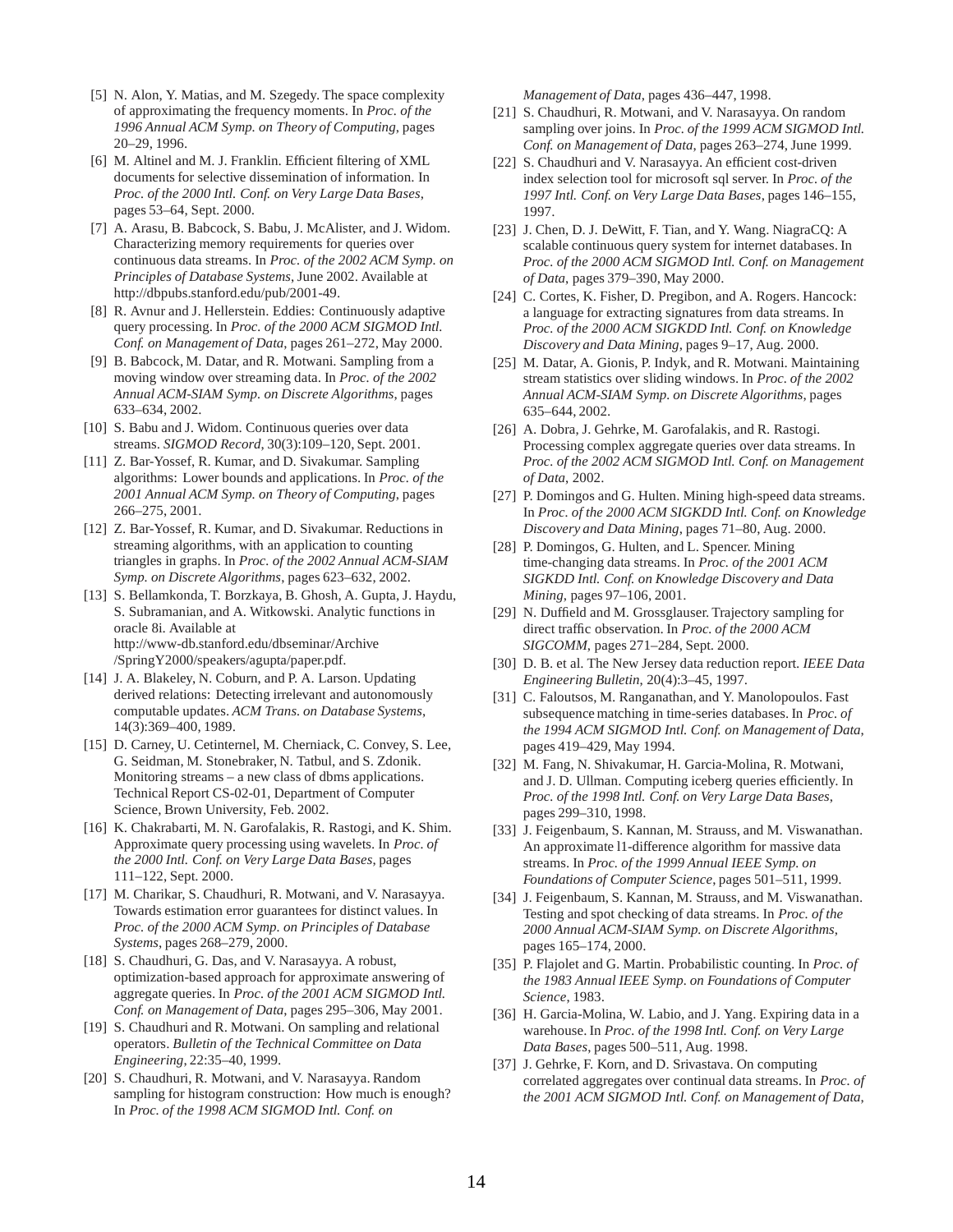pages 13–24, May 2001.

- [38] P. Gibbons and S. Tirthapura. Estimating simple functions on the union of data streams. In *Proc. of the 2001 ACM Symp. on Parallel Algorithms and Architectures*, pages 281–291, 2001.
- [39] A. Gilbert, S. Guha, P. Indyk, Y. Kotidis, S. Muthukrishnan, and M. Strauss. Fast, small-space algorithms for approximate histogram maintenance. In *Proc. of the 2002 Annual ACM Symp. on Theory of Computing*, 2002.
- [40] A. Gilbert, Y. Kotidis, S. Muthukrishnan, and M. Strauss. Surfing wavelets on streams: One-pass summaries for approximate aggregate queries. In *Proc. of the 2001 Intl. Conf. on Very Large Data Bases*, pages 79–88, 2001.
- [41] M. Greenwald and S. Khanna. Space-efficient online computation of quantile summaries. In *Proc. of the 2001 ACM SIGMOD Intl. Conf. on Management of Data*, pages 58–66, 2001.
- [42] S. Guha and N. Koudas. Approximating a data stream for querying and estimation: Algorithms and performance evaluation. In *Proc. of the 2002 Intl. Conf. on Data Engineering*, 2002.
- [43] S. Guha, N. Koudas, and K. Shim. Data-streams and histograms. In *Proc. of the 2001 Annual ACM Symp. on Theory of Computing*, pages 471–475, 2001.
- [44] S. Guha, N. Mishra, R. Motwani, and L. O'Callaghan. Clustering data streams. In *Proc. of the 2000 Annual IEEE Symp. on Foundations of Computer Science*, pages 359–366, Nov. 2000.
- [45] A. Gupta, H. V. Jagadish, and I. S. Mumick. Data integration using self-maintainable views. In *Proc. of the 1996 Intl. Conf. on Extending Database Technology*, pages 140–144, Mar. 1996.
- [46] P. Haas, J. Naughton, P. Seshadri, and L. Stokes. Sampling-based estimation of the number of distinct values of an attribute. In *Proc. of the 1995 Intl. Conf. on Very Large Data Bases*, pages 311–322, Sept. 1995.
- [47] J. Hellerstein, M. Franklin, et al. Adaptive query processing: Technology in evolution. *IEEE Data Engineering Bulletin*, 23(2):7–18, June 2000.
- [48] J. Hellerstein, P. Haas, and H. Wang. Online aggregation. In *Proc. of the 1997 ACM SIGMOD Intl. Conf. on Management of Data*, pages 171–182, May 1997.
- [49] M. Henzinger, P. Raghavan, and S. Rajagopalan. Computing on data streams. Technical Report TR 1998-011, Compaq Systems Research Center, Palo Alto, California, May 1998.
- [50] P. Indyk. Stable distributions, pseudorandom generators, embeddings and data stream computation. In *Proc. of the 2000 Annual IEEE Symp. on Foundations of Computer Science*, pages 189–197, 2000.
- [51] Y. E. Ioannidis and V. Poosala. Histogram-based approximation of set-valued query-answers. In *Proc. of the 1999 Intl. Conf. on Very Large Data Bases*, pages 174–185, Sept. 1999.
- [52] iPolicy Networks home page. http://www.ipolicynetworks.com.
- [53] Z. Ives, D. Florescu, M. Friedman, A. Levy, and D. Weld. An adaptive query execution system for data integration. In *Proc. of the 1999 ACM SIGMOD Intl. Conf. on Management of Data*, pages 299–310, June 1999.
- [54] H. Jagadish, N. Koudas, S. Muthukrishnan, V. Poosala, K. Sevcik, and T. Suel. Optimal histograms with quality guarantees. In *Proc. of the 1998 Intl. Conf. on Very Large*

*Data Bases*, pages 275–286, 1998.

- [55] H. Jagadish, I. Mumick, and A. Silberschatz. View maintenance issues for the Chronicle data model. In *Proc. of the 1995 ACM Symp. on Principles of Database Systems*, pages 113–124, May 1995.
- [56] E. Kushlevitz and N. Nisan. *Communication Complexity*. Cambridge University Press, 1997.
- [57] L. Liu, C. Pu, and W. Tang. Continual queries for internet scale event-driven information delivery. *IEEE Trans. on Knowledge and Data Engineering*, 11(4):583–590, Aug. 1999.
- [58] S. Madden and M. J. Franklin. Fjording the stream: An architecture for queries over streaming sensor data. In *Proc. of the 2002 Intl. Conf. on Data Engineering*, Feb. 2002. (To appear).
- [59] S. Madden, J. Hellerstein, M. Shah, and V. Raman. Continuously adaptive continuous queries over streams. In *Proc. of the 2002 ACM SIGMOD Intl. Conf. on Management of Data*, June 2002. (To appear).
- [60] G. Manku and R. Motwani. Approximate frequency counts over streaming data. *manuscript*, 2002.
- [61] G. Manku, S. Rajagopalan, and B. G. Lindsay. Approximate medians and other quantiles in one pass and with limited memory. In *Proc. of the 1998 ACM SIGMOD Intl. Conf. on Management of Data*, pages 426–435, June 1998.
- [62] G. Manku, S. Rajagopalan, and B. G. Lindsay. Random sampling techniques for space efficient online computation of order statistics of large datasets. In *Proc. of the 1999 ACM SIGMOD Intl. Conf. on Management of Data*, pages 251–262, June 1999.
- [63] Y. Matias, J. Vitter, and M. Wang. Wavelet-based histograms for selectivity estimation. In *Proc. of the 1998 ACM SIGMOD Intl. Conf. on Management of Data*, pages 448–459, June 1998.
- [64] Y. Matias, J. Vitter, and M. Wang. Dynamic maintenance of wavelet-based histograms. In *Proc. of the 2000 Intl. Conf. on Very Large Data Bases*, pages 101–110, Sept. 2000.
- [65] R. Motwani and P. Raghavan. *Randomized Algorithms*. Cambridge University Press, 1995.
- [66] J. Munro and M. Paterson. Selection and sorting with limited storage. *Theoretical Computer Science*, 12:315–323, 1980.
- [67] B. Nguyen, S. Abiteboul, G. Cobena, and M. Preda. Monitoring XML data on the web. In *Proc. of the 2001 ACM SIGMOD Intl. Conf. on Management of Data*, pages 437–448, May 2001.
- [68] V. Poosala and V. Ganti. Fast approximate answers to aggregate queries on a data cube. In *Proc. of the 1999 Intl. Conf. on Scientific and Statistical Database Management*, pages 24–33, July 1999.
- [69] D. Quass, A. Gupta, I. Mumick, and J. Widom. Making views self-maintainable for data warehousing. In *Proc. of the 1996 Intl. Conf. on Parallel and Distributed Information Systems*, pages 158–169, Dec. 1996.
- [70] V. Raman, B. Raman, and J. Hellerstein. Online dynamic reordering for interactive data processing. In *Proc. of the 1999 Intl. Conf. on Very Large Data Bases*, 1999.
- [71] M. Saks and X. Sun. Space lower bounds for distance approximation in the data stream model. In *Proc. of the 2002 Annual ACM Symp. on Theory of Computing*, 2002.
- [72] U. Schreier, H. Pirahesh, R. Agrawal, and C. Mohan. Alert: An architecture for transforming a passive DBMS into an